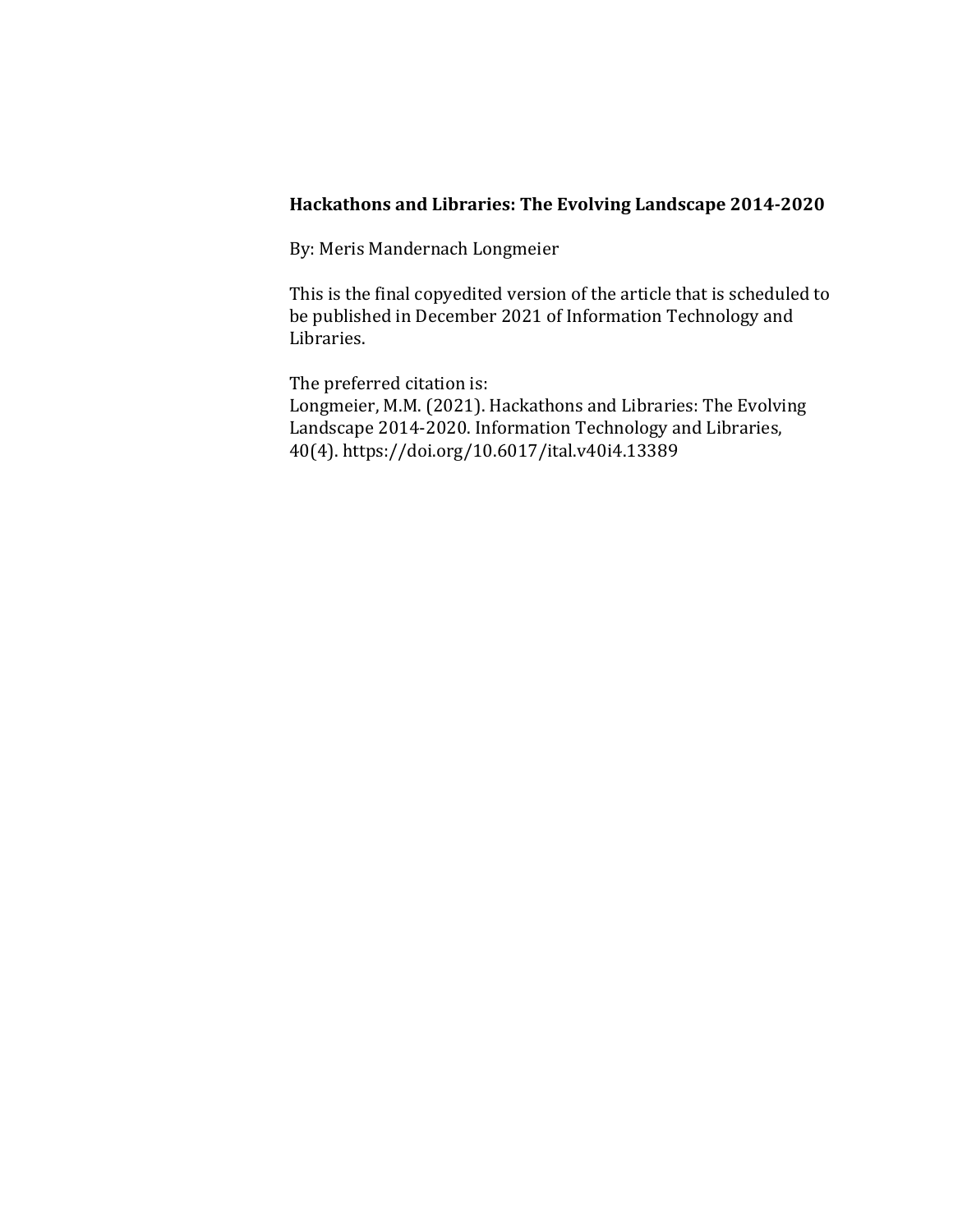The Evolving Landscape 2014–2020 *Meris Mandernach Longmeier*

# **ABSTRACT**

*Libraries foster a thriving campus culture and function as "third space," not directly tied to a discipline. [1](#page-13-0) Libraries support both formal and informal learning, have multipurpose spaces, and serve as a connection point for their communities. For these reasons, they are an ideal location for events, such as hackathons, that align with library priorities of outreach, data and information literacy, and engagement focused on social good. Hackathon planners could find likely partners in either academic or public libraries as their physical spaces accommodate public outreach events and many are already providing similar services, such as makerspaces. Libraries can act solely as a host for events or they can embed in the planning process by building community partnerships, developing themes for the event, or harnessing the expertise already present in the library staff. This article, focusing on years from 2014 to 2020, will highlight the history and evolution of hackathons in libraries as outreach events and as a focus for using library materials, data, workflows, and content.* 

### **INTRODUCTION**

As a means of introduction to hackathons for those unfamiliar with these events, the following definition was developed after reviewing the literature. Hackathons are time-bound events where participants gather to build technology projects, learn from each other and experts, and create innovative solutions that are often judged for prizes. While hacking can have negative connotations when it comes to security vulnerabilities, typically for hackathon events hacking refers to modifying original lines of code or devices with the intent of creating a workable prototype or product. Events may have a specific theme (use of a particular dataset or project based on a designated platform) or may be open-ended with challenges focused on innovation or social good. While hackathons have been a staple in software and hardware design for decades, the first hackathons with a library focus were sponsored by vendors, focused on topics such as accessibility and adaptive technology for their content and platforms. [2](#page-13-1) Other industry hackathons focused on re-envisioning the role of the book in 2013 and 2014. [3](#page-14-0) 

As hackathons became more popular at colleges and universities, library participation evolved from content provider to event host. These partnerships were beneficial to libraries interested in shifting the perception of libraries from books to newer areas of expertise around data and information literacy. However, many libraries realized that by partnering in planning the events greater possibilities existed to educate participants about library content and staff expertise. Some examples include working with public library communities to highlight text as data, having academic subject librarians work with departmental faculty to embed events within curriculum and assignments, and for both academic and public libraries to promote library-produced and publicly available datasets. [4](#page-14-1)

**Meris Mandernach Longmeier** [\(longmeier.10@osu.edu\)](mailto:longmeier.10@osu.edu) is Head of Research Services, The Ohio State University Libraries. © 2021.

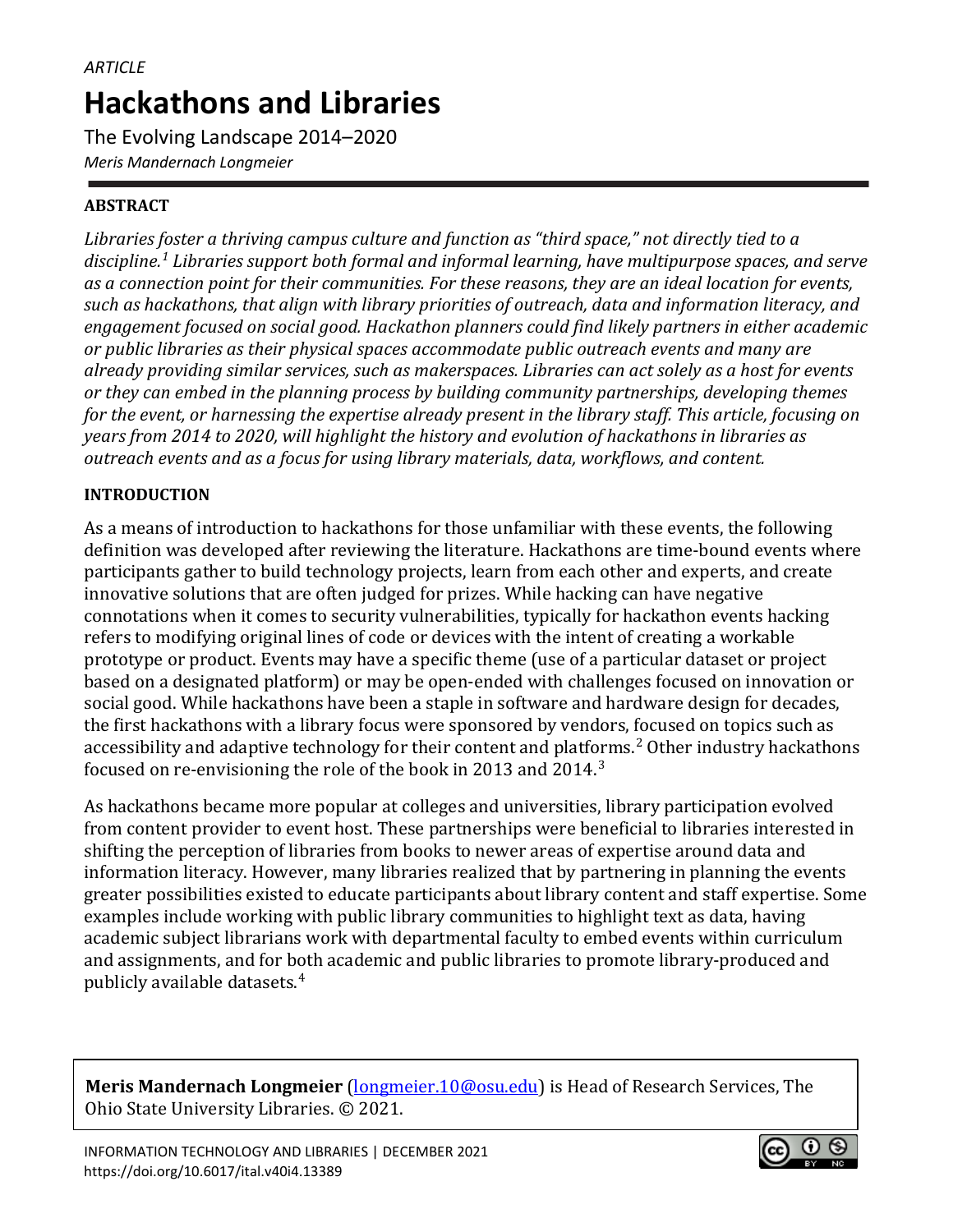There are many roles that libraries can take in these events. Libraries can act as event hosts where they provide the space at a cost or for free.<sup>[5](#page-14-2)</sup> In other cases, library staff become collaborators and in addition to space may assist with planning logistics, judging, building partnerships, and have some staff present at the events. [6](#page-14-3) In public libraries this often includes building relationships with the city or specific segments of the community based on the theme of the event. On college campuses, it may be a partnership with a specific disciplines or campus IT or an outside sponsor. In this way, the libraries are building and sustaining the event due to aligned priorities with the other partners. Another option would be for the library to be the primary sponsor, where the library may provide prizes, the theme for the hackathon, as well as many of the items listed above. [7](#page-15-0) However, instead of specific categories, it should be viewed as a continuum of partnership and the amount of involvement with the event should align with the library's priorities of what it hopes to accomplish through the event. How involved in event planning specific libraries want to be may depend on the depth of the existing partnerships as well as how many resources the library wants to commit to the event.

Libraries have always existed as curators and distributors of knowledge. Some libraries are using hackathons to advance both their image and their practices. Libraries are evolving into new roles and have grown to support more creative endeavors, such as the maker movement. This shift of libraries from book-provider to social facilitator and information co-creator aligns with hackathon events. The physical spaces themselves are ideal to support public outreach events and libraries are already providing makerspaces or similar services that would overlap with a hackathon audience. [8](#page-15-1) Additionally, the spaces afforded by libraries allow flexibility and creativity to flourish, ideas to be exchanged, and different disciplines to mingle and co-produce. Library staff focused on software development may have projects that would benefit from outside perspectives as well.

In recent years libraries have become stewards of digital collections that can be used and reused in innovative ways. Many libraries have chosen Wikipedia edit-a-thons as a means of engaging with the public and enhancing access to materials. [9](#page-15-2) Similarly, the collections-as-data movement is blossoming and allowing galleries, libraries, archives, and museum (GLAM) institutions to rethink the possible ways of interacting with collections. Many public libraries are partnering with local or regional governments to build awareness of data sources and build bridges with the community around how they would like to interact with the data. [10](#page-15-3) Additionally, as data science continues to grow in importance in both public and academic libraries, data fluency, data cleaning, and data visualization could be themes for a hackathon or data-thon. $^{\rm 11}$  $^{\rm 11}$  $^{\rm 11}$ 

For those unfamiliar with these events, table 1 provides some generalized definitions created by the author of the different types of events and their intended purpose. For some organizations, there are ways to support these events that consume fewer resources or require less technical knowledge, such as an edit-a-thons or code jams.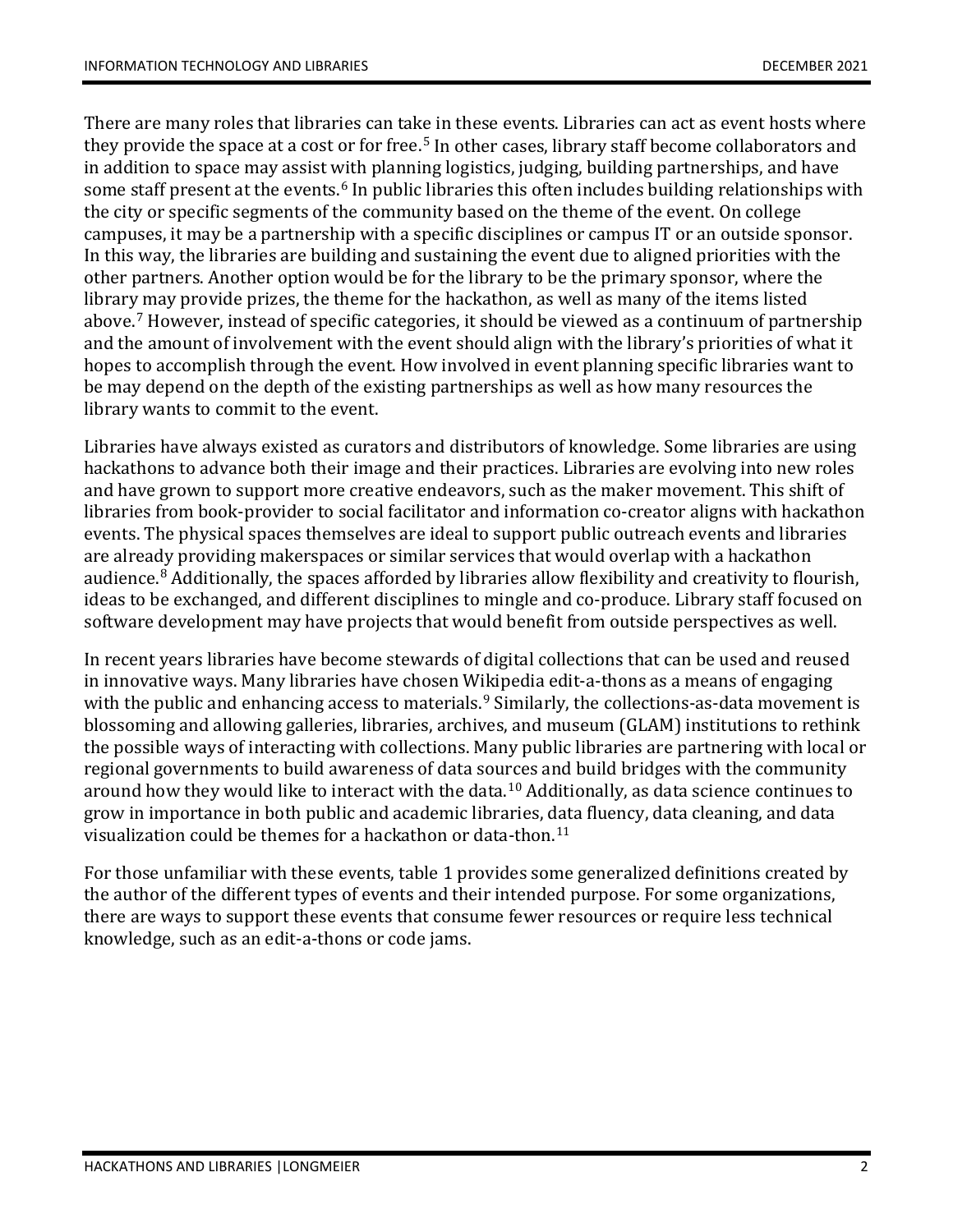| <b>Type of</b><br>event          | <b>Definition</b>                                                                                                                                                                                                                                                       | <b>Purpose</b>                                                                                                           | <b>Size of event</b>                                                     |
|----------------------------------|-------------------------------------------------------------------------------------------------------------------------------------------------------------------------------------------------------------------------------------------------------------------------|--------------------------------------------------------------------------------------------------------------------------|--------------------------------------------------------------------------|
| Hackathon                        | A team-based sprint-like event<br>focused on hardware or<br>software that brings together<br>programmers, graphic<br>designers, interface designers,<br>project managers or domain<br>experts; can be open ended idea<br>generation or for a specific<br>provided theme | Build a working<br>prototype, typically<br>software                                                                      | Up to 1,000<br>participants,<br>usually determined<br>by space available |
| <b>Idea Fest</b>                 | Business pitch competition<br>where individuals or teams pitch<br>a solution or new company<br>(startup) idea to a panel of<br>judges                                                                                                                                   | Deliver an elevator<br>pitch for an idea,<br>could be to secure<br>funding                                               | 100                                                                      |
| Coding<br>Contest or<br>Code Jam | An individual or team<br>competition to work through<br>algorithmic puzzles or on<br>specific code provided                                                                                                                                                             | Learning to code or<br>solve challenges<br>through coding; may<br>produce a pitch at<br>the end rather than a<br>product | $20 - 50$                                                                |
| Edit-a-<br>thon                  | An event where users improve<br>content in a specific online<br>community; can focus on a<br>theme (art, country, city) or type<br>of material (map)                                                                                                                    | Improving<br>information in online<br>communities such as<br>Wikipedia,<br>OpenStreetMap, or<br>LocalWiki                | $20 - 100$                                                               |
| Datathon                         | A data-science-focused event<br>where participants are given a<br>dataset and a limited amount of<br>time to test, build, and explore<br>solutions                                                                                                                      | Usually a<br>visualization or<br>software<br>development around<br>a particular dataset                                  | $50 - 100$                                                               |
| Makeathon                        | Hardware focused hackathon                                                                                                                                                                                                                                              | <b>Build working</b><br>prototype of<br>hardware                                                                         | Up to 300<br>participants                                                |

**Table 1.** Defining common hackathon and hackathon-like events, purpose, and typical size of events

### **METHODS**

To find articles in the library and information science literature related to hackathons and libraries, the author searched the Association for Computing Machinery (ACM) Digital Library, Scopus, Library Literature and Information Science, and Library and Information Science and Technology Abstracts (LISTA) databases. In Scopus and the ACM Digital Library, the most successful searches included the following: (hackathon\* OR makeathon\*) and library; in Library Literature and Information Science and LISTA databases, the most successful searches included: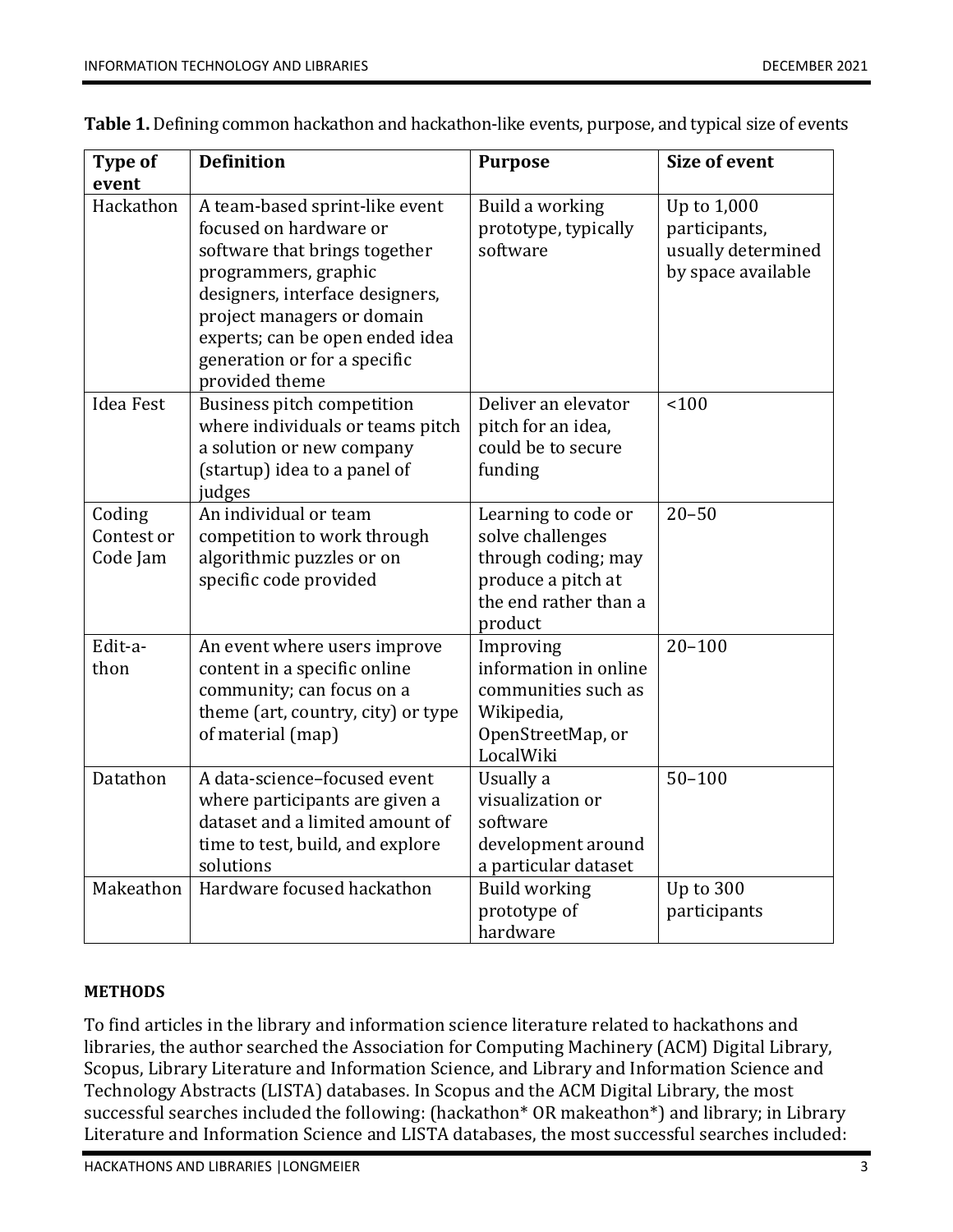hackathon OR makeathon OR "coding contest." The author also searched Google Scholar in an attempt to locate other studies or reports, some of which came from institutional repositories. While this search strategy was not meant to be exhaustive, it uncovered many articles about hackathons and libraries and others were found by chaining citations in the articles reference lists. Based on search locales, international articles were found but only those where the text was available in English were included which meant that articles from Asia, Africa, and the Global South may have been inadvertently overlooked. Only two of the articles found in the search results were not held in library locations, did not use library/archival materials, or were not an outreach event where library staff were integral in planning (these were discarded.)

### **FINDINGS**

The author grouped the literature into two categories: library as place and library as source. In the realm of library as place, the literature consisted of reporting on hackathons where the library was the host location for the event, those where the hackathon was an outreach event, and those where the hackathon was an extension of the libraries' teaching/education mission. For most of these articles the majority were case studies and often shared tips for other libraries to consider when hosting a hackathon in library spaces.

The second category, those that use library as source, focused on highlighting library spaces or services, workflows, or collections as the theme of the events. Additionally, there were a few articles in the second category that discussed how to prepare or clean library data or library sources before the event to ensure that participants were able to use the materials during the time-bound event. In some cases where the source materials were from the libraries, the event also occurred in the library; thus, some articles fit into both categories and are highlighted in both sections.

### *Results: Library as Place*

The following summaries of hackathons and libraries as places for events will be grouped into two subgenres: library spaces and outreach events. Libraries, both public and academic, are ideal locations for hosting large, technology-driven events given the usual amenities of ample parking, ubiquitous Wi-Fi, adequate outlets, and at times already having 24-hour spaces built into their infrastructure. More and more libraries are offering generous food and drink policies, a benefit as sustenance is a mainstay at these multiday events. Additionally, libraries already host a number of outreach events and serve as a community information hub.

### *Using Libraries as Event Hosts for Hackathons*

A number of articles detail the use of library spaces to host hackathon events. [12](#page-15-5) The University of Michigan Library, a local hackerspace (All Hands Active), and the Ann Arbor District Library teamed up to host a hackathon focused on Oculus Rift. [13](#page-15-6) This event grew out of a larger partnership with the community and sought to mix teams to include participants from all three areas. The 2018 article by Demeter et al. highlights lessons learned from Florida State University Library and many of the planning steps involved when hosting large outreach events in library spaces. [14](#page-15-7) While the library initially hosted a 36-hour event, HackFSU, as a favor to the provost in the first year, they continue to host the event, providing library staff as mentors and logistical support. After the first year they started charging the student organization for use of the space and direct staffing costs for the hours beyond normal operating hours. While focused primarily on providing a central campus space, the library also sees it as a way to highlight the teaching and learning role of the library. Similarly, Nandi and Mandernach detail the steps involved in planning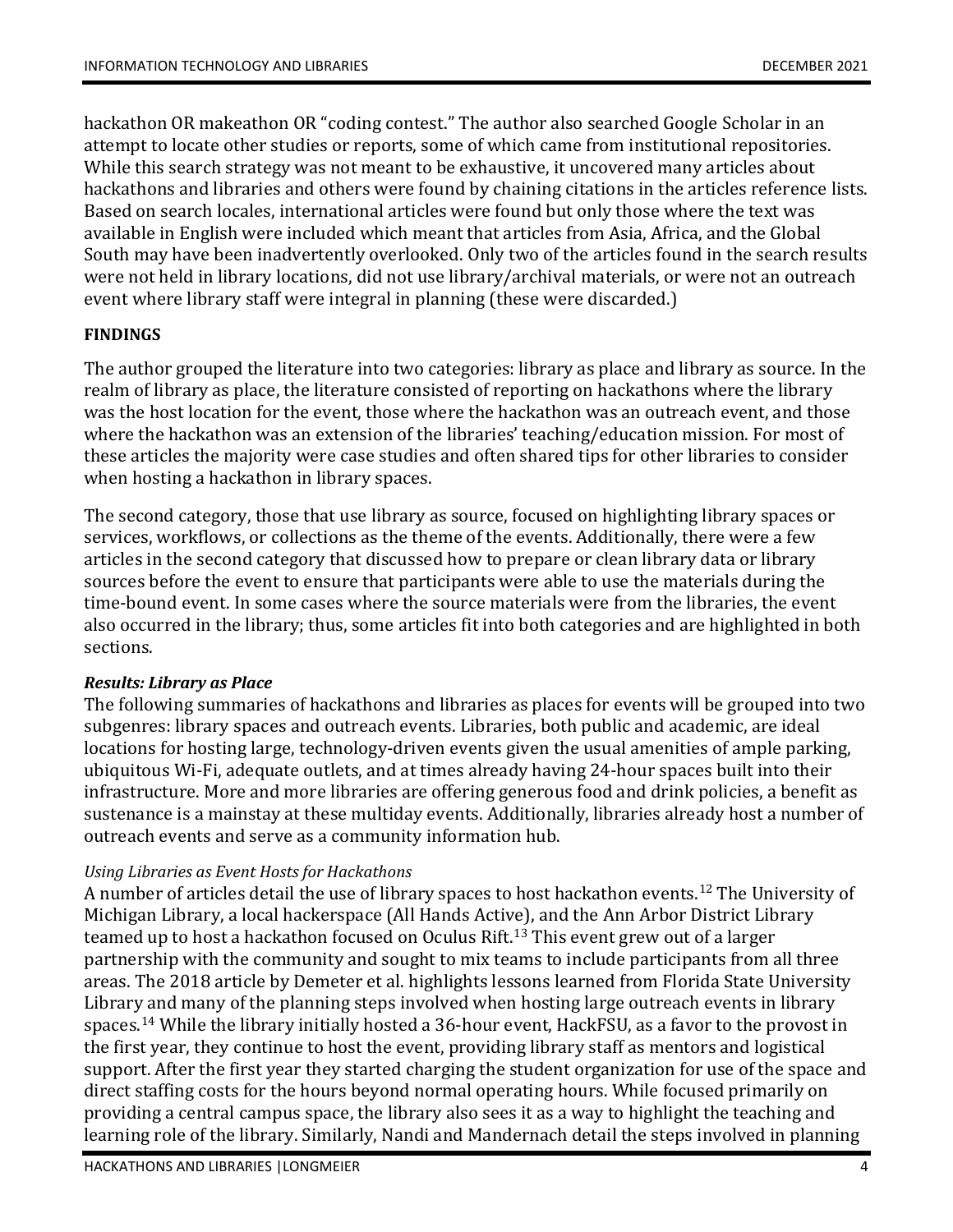hackathon events and some benefits of choosing the library as a location for the event. [15](#page-15-8) At Ohio State, hackathon events in 2014 and 2015 were held in the library due to twenty-four-hour spaces, interest by the libraries in supporting innovative endeavors on campus, and a participant size (100–200 attendees) that could be accommodated in the space. Other events chose academic libraries as locations for hackathons due to their central location on campus. [16](#page-16-0) An initial summary of library hackathons was captured by R. C. Davis who detailed that libraries may be motivated to host such events as they align with library principles of "community, innovation, and outreach."<sup>[17](#page-16-1)</sup> She points out that libraries are ideal locations because of small modular workspaces paired with a large space for final presentations. Additionally, adequate and sufficiently strong Wi-Fi or hardwired connections, a multitude of power outlets, and 24-hour spaces are appealing for these kinds of events. Event planners should know that the necessities include free food and multidisciplinary involvement. Davis details ways to plan smaller events, such as code days or edit-a-thons, if staffing does not allow for a large hackathon event. In all cases, the libraries serve a purpose to either campus or community as the location and sometimes also provide staff for the events.

#### *Hackathons as Library Outreach*

Hackathon events are a great way to reach out to the community and provide a fresh look into libraries as purveyors of information focused on more than books. At the 2014 Computers in Libraries conference, Chief Library Officer Mary Lee Kennedy delivered a keynote sharing stories of the New York Public Libraries experiences hosting Wikipedia editathons and other hackathons at various branches since 2014.<sup>[18](#page-16-2)</sup> The goals for these outreach events were to highlight strategic priorities around making knowledge accessible, re-examine the library purpose, and spark connections. Early library hackathon events focused on outreach included topics of accessibility or designing library mobile apps. [19](#page-16-3) More recent events have focused on outreach but with an eye toward sharing content as part of the coding contest. [20](#page-16-4) Even library associations have hosted preconference hacking events to highlight what libraries are doing to foster innovation. [21](#page-16-5)

The Future Libraries Product Forge, a four-day event, was hosted in collaboration with the Scottish Library and Information Council and delivered by Product Forge, a company focused on running hackathons that tackle challenging social issues. The 2016 event focused specifically on public libraries in Scotland and seven teams, comprised mainly of students from a local university, worked with public library staff and users as well as regional experts in technology, design, and business. [22](#page-16-6) The goals of the event were to raise awareness of digital innovation with library services, generate enthusiasm for approaches to digital service design, and codesign new services around digital ventures. Participants created novel products including digital signage, a game for young readers, a tool for collecting user stories about library services, and an app to reserve specific library spaces.

Another common focus for library hackathon outreach events is the theme of data and data literacy. In July 2016, the Los Angeles Public Library hosted the Civic Information Lab's Immigration Hackathon. [23](#page-16-7) This outreach event gathered 100 participants to address local issues around immigration. The library, motivated by establishing itself as a "welcoming, trusting environment," wanted to be a "prominent destination of immigrant and life-enrichment information and programs and services."[24](#page-16-8) Newcastle libraries ran two-day-long events focused on promoting data they released under an open license as part of the Commons are Forever project. [25](#page-16-9) They used both events to educate users about tools such as GitHub, a GIF-making session with historical photographs, and data visualization tools. Similarly, Toronto Public Library hosted a series of open data hackathons to highlight the role of the libraries in civic issue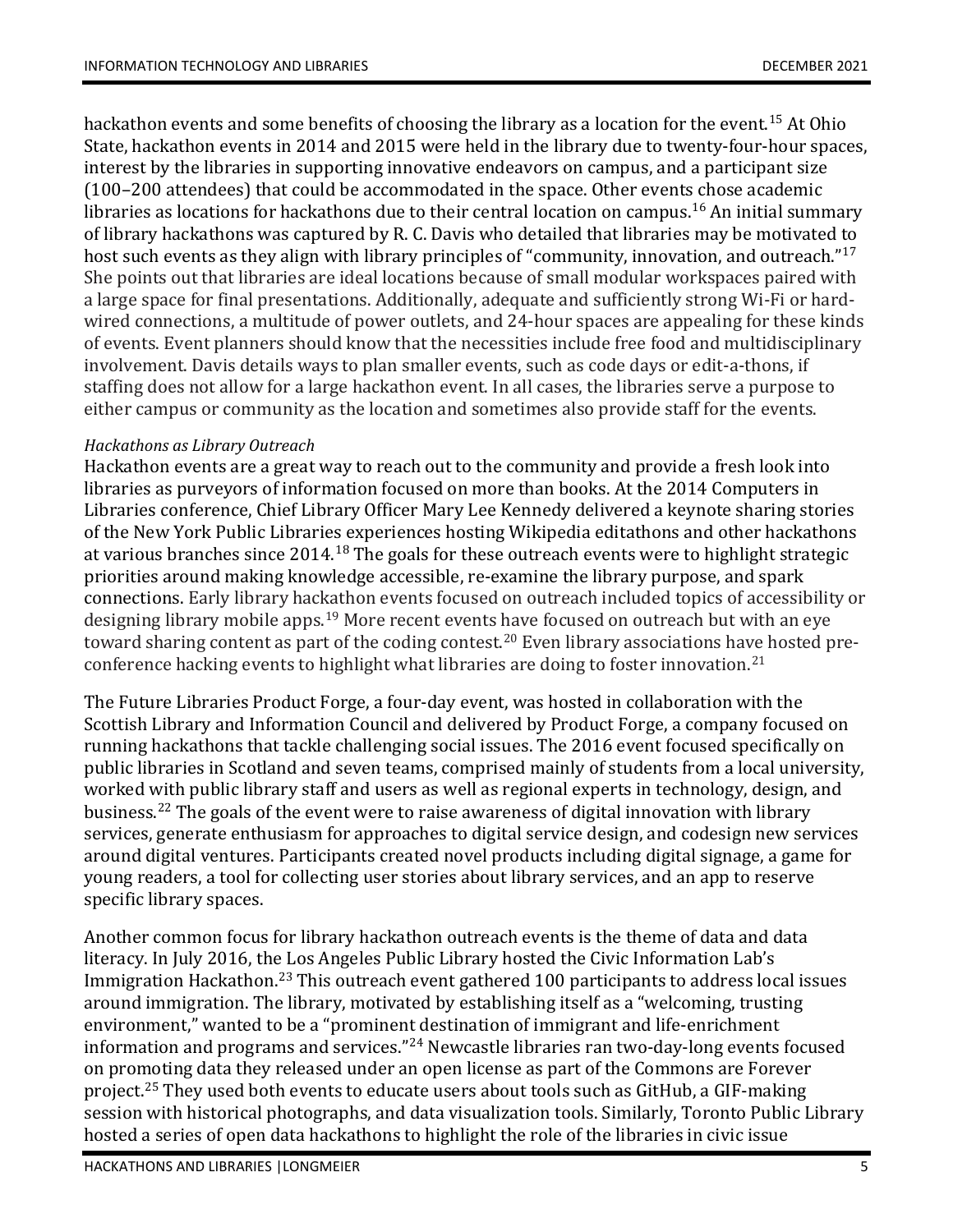discourse, data literacy, and data education. [26](#page-16-10) Their events combined the hackathon with other panel presentations and resources focused on mentorship and connection-building in the technology sector. The library also used the event to promote their open data policy, build awareness around the data provided by the library for the community, and highlight their role in facilitating conversations around civic issues through data literacy and data education.

Edmonton Public Library hosted its first hackathon in 2014 for International Open Data Day. One of the main drivers was to build the relationship with their local government. [27](#page-16-11) They built their event around the tenets laid out in the Open Data Hackathon How-to Guide and by a blog post about the City of Vancouver's 2013 International Open Data Day Hackathon. [28](#page-16-12) They took a structured approach to documenting expectations of both partners around areas such as resources, staffing, and costs, which served as a roadmap for the hackathon and the partnership. The library provided the event space, coffee and pizza, an emcee, tech help and Wi-Fi, door prizes and "best idea" prize, and promotional material. The city recruited participants and provided an orientation, promotional banners, and a keynote. The event led to a deeper partnership with the city and additional hacking events. In these ways, the hackathon served a greater purpose of community building and awareness around data, the role the library plays in interpreting data, and how the libraries serve as a resource hub to the community.

## *Events Supporting Library Teaching Mission*

At academic institutions, the events often focus on outreach to their own campus community. In 2015, Adelphi University hosted their first hackathon and the libraries funded the event themselves rather than seeking outside funding. [29](#page-16-13) The article details the considerable lessons learned through the process as well as a step-by-step guide to planning a smaller event. Similarly, York University Science and Engineering Library hosted hackfests in the library and embedded an event as part of an introductory computer science course. [30](#page-16-14) Shujah highlighted some of the benefits to the library hosting a hackathon included: establishing libraries as part of the research landscape, providing a constructive space for innovation and innate collaborative environment, highlighting the commitment to openness and democratizing knowledge, and acknowledging the library's role in boosting critical thinking and information literacy concepts. Shin, Vela, and Evans highlight a community hackathon at Washington State University College of Medicine where a group of librarians from multiple institutions staffed a research station throughout the event. $^{\rm 31}$  $^{\rm 31}$  $^{\rm 31}$ While the station was underutilized by participants, as only seven questions were asked during the event, the libraries deemed their participation a success as it worked as an outreach and promotion mechanism for both library services and expertise.

At some public libraries, the focus of the hackathon is on education and teaching basic coding skills. Whether called a coding contest, hackathon, or tech sandbox, there are opportunities for programming with a focus on learning and skill-building and fun. [32](#page-17-0) Santa Clara County Library district used a peer-to-peer approach for mentoring and hosted a hackathon in 2015 for middle-and high-school students.<sup>[33](#page-17-1)</sup> The library staff facilitated the event planning and recruited judges from the community, but the bulk of the event was coordinated by the students.

### *Considerations When Hosting Events in Library Spaces*

A couple of substantive reports provide overarching recommendations and considerations for hosting hackathons in library spaces, including planning checklists, tips on getting funding, building partnerships with local community officials, and thinking through the event systematically. Recently, the Digital Public Library of America (DPLA) created a hackathon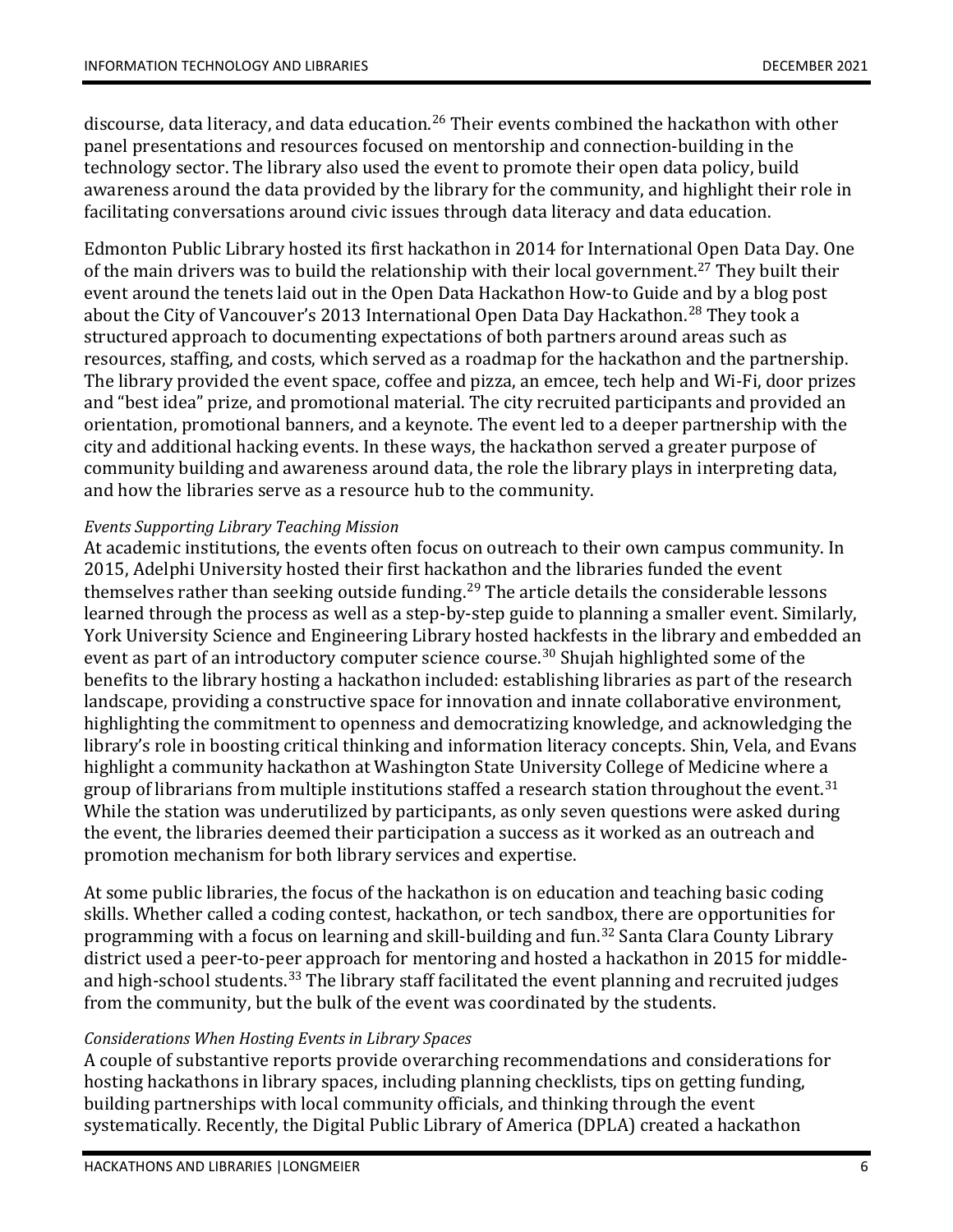planning guide that details a number of logistical issues to address during the planning phases, both pre- and post-event. [34](#page-17-2) This report highlights specific considerations for galleries, libraries, archives and museums that are looking to host a hackathon. After hosting a successful hackathon, librarians at New York University created a LibGuide called Hack Your Library which is a planning guide for other libraries considering hosting a similar event. [35](#page-17-3) The *Engage Respond Innovate Final Report: The Value of Hackathons in Public Libraries* was put together following an event the Carnegie UK Trust sponsored.<sup>[36](#page-17-4)</sup> This guide highlights some of the challenges present with hackathons, including: intellectual property of the creations, prizes, participant diversity, and complications that arise from either approach of using specific themes or open-ended challenges. It also highlights some of the main reasons a library should consider hackathons and other coding events, including ways to promote new roles of libraries within communities, promote specific collections, capitalize on community expertise, gain insight about users, help users build new skills and improve digital literacy, and develop tools that increase access to materials. Finally, the report points out that hosting an event will not be the only solution for a library's innovation problem. Yet if the library is clear on why it wants to hold a hackathon, being planful about expectations and outcomes the library is trying to achieve will increase the chances for success.

### *Results: Library as Source*

The other category of articles about hackathons and libraries focuses on the library as the source for the challenge or theme of the hackathon. The following summaries highlight articles include those where the libraries provided the challenges around library spaces or services, library datasets, workflows or collections as the theme for the hackathon. This section also details steps involved in cleaning data for use/re-use in time-bound events.

### *Using Hackathons to Improve Library Services and Spaces*

A few articles discuss libraries that proposed hackathon themes around improving library services. A 2016 article describes how Adelphi University Libraries hosted a hackathon and provided the theme of developing library mobile apps and web software applications. [37](#page-17-5) The winning student team created an app for library group study meetups. Similarly, the librarians from University of Illinois tried three approaches for library app development: a student competition, a project in a computer science course, and a coding camp. With the adventure code camp, students co-designed with librarians over the course of two days. [38](#page-17-6) They advertised to specific departments and courses and ten students were selected with six ultimately participating in the two-day coding camp. Students were sent a package of library data, available APIs, and brief tutorials on coding languages that may be useful. Mentors and coaches were available throughout the coding camp. The authors provided tips for others trying to replicate their approach as well as insights from the students about interest in developing apps that include library data but that don't solely focus on library services. The following year the librarians hosted a coding contest focused specifically on app development related to library services and spaces.<sup>[39](#page-17-7)</sup> The library sponsored the event and served as both a traditional client and partner in the design process. Ultimately six teams with a total of 26 individuals participated and each app was "required to address student needs for discovery of and access to information about library services, collections, and/or facilities" but not duplicate existing library mobile apps. They based their approach on Massachusetts Institute of Technology's entrepreneurship competition. Through this process, co-ownership was preferred and many teams set up a licensing agreement as part of the competition to handle intellectual property for the software. Students had two weeks to complete the apps and were judged by both library and campus IT administration. This article details what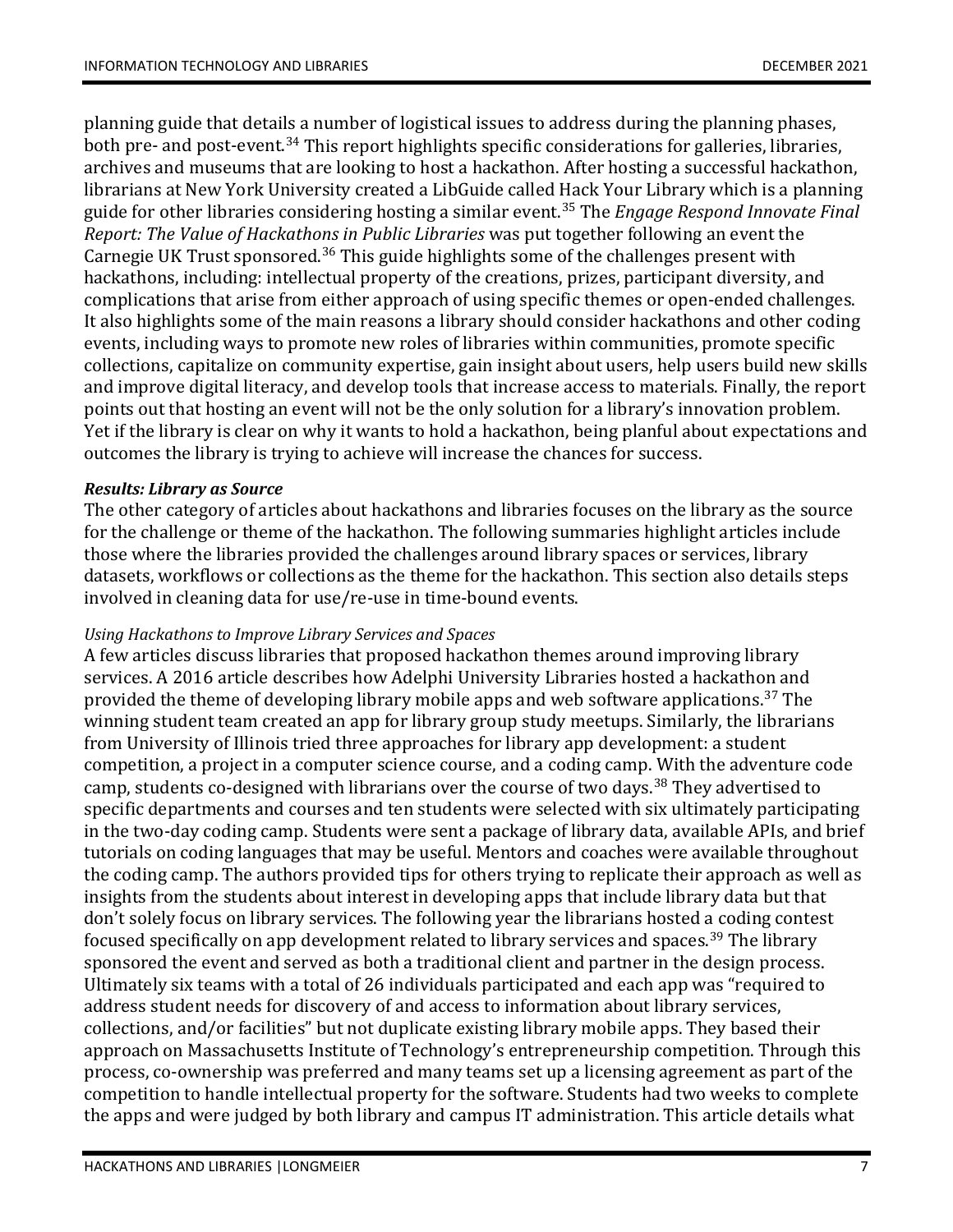they learned through the process given the amount of attrition from selection of teams to final product presentations.

The New York University School of Engineering worked with the libraries and used a hackathon theme of noise issues to coincide with the renovation of the library. [40](#page-17-8) The libraries created a LibGuide to provide structured information about the event itself [\(https://guides.nyu.edu/hackdibner\)](https://guides.nyu.edu/hackdibner). They used the event to market the new maker space and held workshops there leading up to the event. In the inaugural year they held the event over the course of two semesters and saw a lot of attrition due to the event length. In the second year, following focus groups with participants, they designed a library hackathon with four goals: 1)

appeal to a large base of the student population, 2) create a triangle of engagement between the student and the library, the library and the faculty, and the faculty and the students, 3) provide an adaptable model to other libraries, and 4) highlight the development of student information literacy skills. [41](#page-17-9) The second year's approach required more work by the participants due to pitching an initial concept, providing a written proposal, and giving a final presentation. Library staff and guest speakers offered workshops to help students hone their skills. The planners evaluated the event through surveys and student focus groups. Overall the students applied what they learned about information literacy and were highly engaged with the codesign approach to library service improvements.

Similarly, McGowan highlights two hackathons at Purdue that focused on inclusive healthcare and how the libraries applied design thinking processes as part of the events. [42](#page-17-10) The librarian wanted to encourage health sciences students to examine health data challenges. To examine this issue, she applied the Blended Librarians Adapted Addie Model (BLAAM) as a guide to developing a service to prepare students to participate in a hackathon. A number of pre-event training sessions were held in the libraries and covered topics such as research data management, OpenRefine and data cleaning, Gephi for data visualization, and JavaScript. While this initial approach was in tandem with the hackathon events, students reported that they needed assistance in finding and cleaning datasets for use. In this case, developing library services to prepare for hackathon events ended up out of alignment with both the library's mission and the participants' expectations.

### *Using Library Materials for Hackathon Themes*

Several events have focused on library as source where the library's materials or processes serve as the theme of the hackathon, particularly around digital humanities (DH) topics. [43](#page-17-11) In September 2016, over 100 participants worked with materials from the special collections of Hamburg State and University Library, a space that serves both the university and the public. [44](#page-17-12) It followed the process established by Coding Da Vinci [\(https://codingdavinci.de/en\)](https://codingdavinci.de/en), an event that occurred in 2014 and 2015. The event at Hamburg State and University Library had a kick-off day for sharing available datasets, brainstorming projects using library materials, and team building opportunities. The event had a second day of programming and then teams had six weeks to complete their projects. Some exemplary products included a sticker printer that would print old photographs, a quiz app based on engraving plates, and using a social media platform to bring the engravings to the public. The event was successful and resulted in opening additional data from the institution.

Several examples focus on highlighting digital humanities approaches as part of the events. In 2016, four teams from across European institutions participated over five days in Kibbutz Lotan in the Arava region of Israel to develop linguistic tools for Tibetan Buddhist studies with the goal of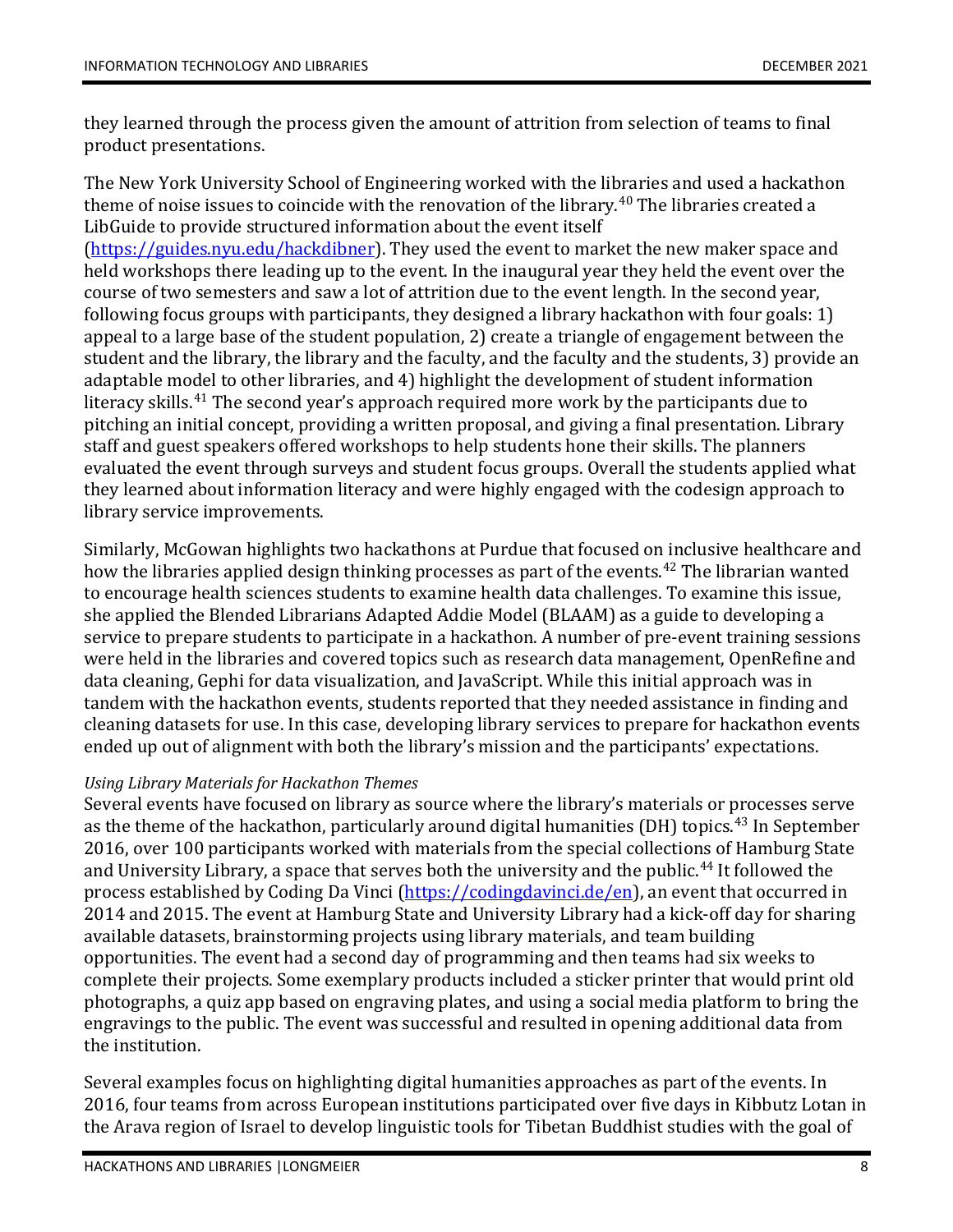revealing their collections to the public.<sup>[45](#page-17-13)</sup> The planning team recruited international scholars to participate in prestructured teams (teams consisted of computer scientists as well as a Tibetan scholar) in Israel. Although it was less of a traditional hackathon, this event being more akin to an event/coding contest around a specific task, it highlighted tools and methods for understanding literary texts. The format of the event for encouraging interdisciplinary efforts in the computational humanities was deemed successful and it was repeated the next year on manuscripts and computer-vision approaches. Recently the University of Waterloo detailed a series of datathons using Archives Unleashed to engage the community in an open-source digital humanities project. [46](#page-17-14) The goal of the events was to engage DH practitioners with the web archive analysis tools and attempt to build a web archiving analysis community.

In 2016, the American Museum of Natural History in New York hosted their third annual hackathon event, Hack the Stacks, with more than 100 participants. [47](#page-17-15) The event focused on creating innovative solutions for libraries or archives and to "animate, organize, and enable greater access to the increasing body of digitized content." Ten tasks were available for participants to work on and ranged from a unified search interface, reassembling fragments of scientific notebooks, and creating timelines of archival photos of the museum itself. In addition to planning the tasks, the library staff ensured that the databases and applications could handle the additional traffic. A multitude of platforms were provided (Omeka, dSpace, the catalog, APIs, ArchiveSpace, etc) for hackers to use. All prototypes that were developed were open source and deposited on GitHub at "Hack the Stacks."[48](#page-18-0)

Some cultural institutions have used hackathons as a means of outreach and publicity and then have showcased the outputs at the museums. Vhacks, a hackathon at the Vatican, was held in 2018 and gathered 24 teams from 30 countries for a 36-hour event. [49](#page-18-1) The three themes for the event focused on social inclusion, interfaith dialogue, and migrants and refugees. A winner was announced for each thematic area and sponsors enticed participants to continue working on projects by having a venture capitalist pitch a few weeks after the event. Another program, Museomix, concentrates on a three-day rapid prototyping event where outputs are highlighted in the museum or cultural institution.<sup>[50](#page-18-2)</sup> This event has happened annually in November since 2011 and the goal is to create interdisciplinary networks and encourage innovation and community partnership.

### *Improving Library Workflows and Processes*

Other hackathons have focused on library staff working on library processes themselves. Bergland, Davis, and Traill detail a two-day event, CatDoc Hack Doc, hosted by the University of Minnesota Data Management and Access department focused on increasing documentation by library staff. [51](#page-18-3) This article details logistics of preparing for the event as well and a summary of the work completed. They based their approach on the Islandora Collaboration Group's Template on how to run a Hack/Doc. [52](#page-18-4) They were pleased with the workflow overall, refined some of the steps, and held it again for library staff the following year. Similarly, Dunsire highlights using a hackathon format to encourage adoption of a cataloging approach of Research Description and Access (RDA) through a "Jane-athon."[53](#page-18-5) Events occurred at library conferences or in conjunction with other hackathon events, such as the Thing-athon at Harvard, with the intention of promoting the use of RDA, to help users understand the utility of RDA, and to spark discussions. This approach proved useful in uncovering some limitations with RDA as well as valuable feedback that could be incorporated into its ongoing development.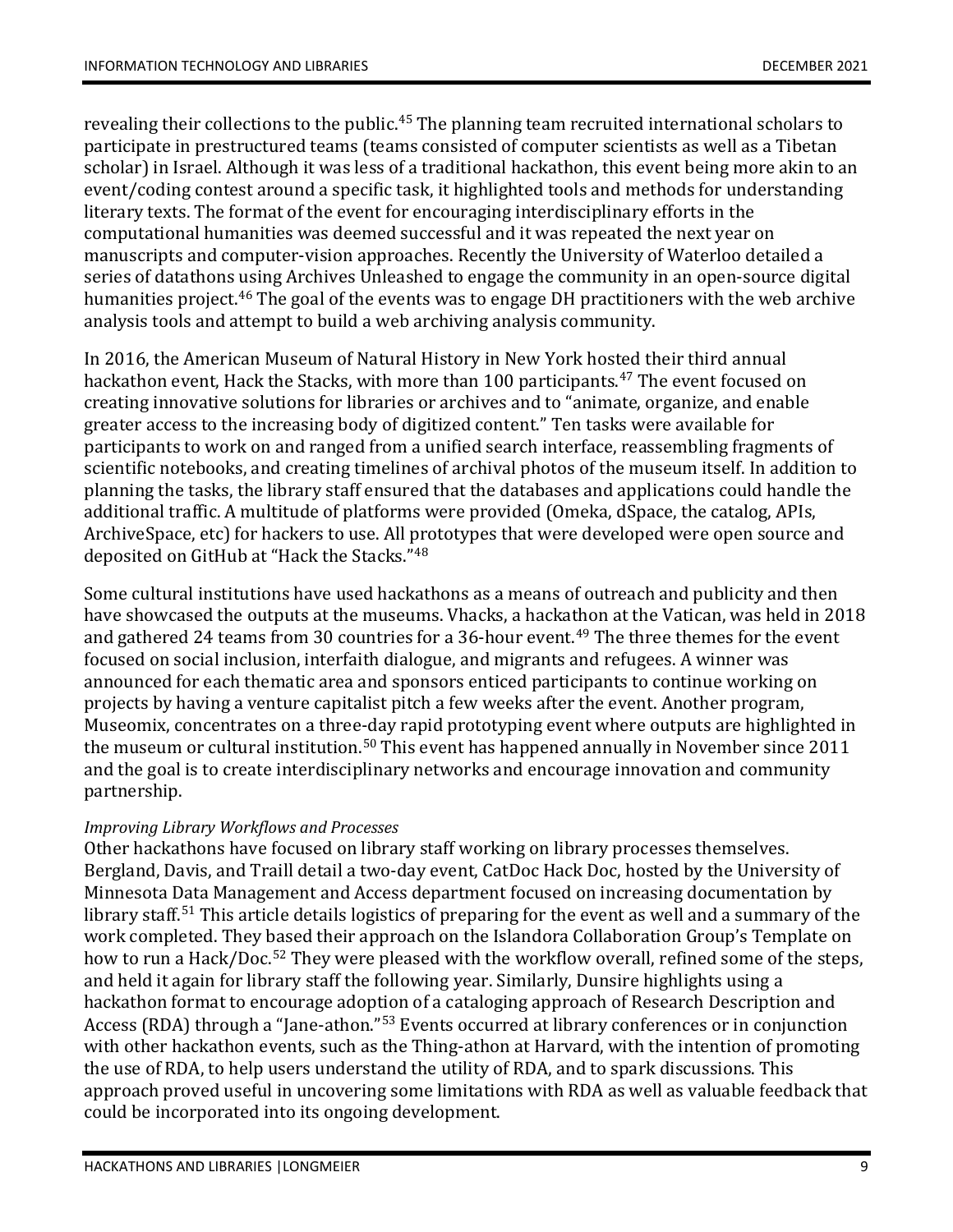### *Considerations When Using Libraries as Source*

If libraries are interested in hosting a hackathon where the library plays a more central role, there are several options of ready-to-use library and museum data that could allow the host to also serve as the content provider. The Digital Public Library of America released a hackathon guide, GLAM Hack-in-a-box: a short guide for helping you organize a GLAM hackathon with several sources at the end for finding data related to libraries. [54](#page-18-6) The University of Glasgow began a project called the Global History Hackathons that seeks to improve access and excitement around global history research. [55](#page-18-7) Additionally, Candela et al. detail the new array of sources for sharing GLAM data for reuse in multiple ways, including using data in hackathon projects. [56](#page-18-8) Planners could look to the collections-as-data conversations for other data sources that could be adapted for hackathon projects. [57](#page-18-9) When thinking about hackathons and cultural institutions, sustainability of projects and choice of platforms is an important consideration for planners. [58](#page-18-10) Ultimately, the top priority when providing a dataset is to ensure that it is clean and enough details about the dataset are available for participants to make use of it in their designs given the time constraints of most events.

### **DISCUSSION**

Hackathons often have a dual purpose of educating the participants and serving as an advertisement for the sponsor for either a platform or content. Participants will develop a working prototype or improving their coding abilities; sponsors, including libraries, can benefit from rapid prototyping and idea generation using either their platforms or content. While usable apps or new ideas are a welcome outcome, even if the applications are not used, the events still feed into the larger goal of marketing libraries and their data, building relationships with local communities, or drawing attention to social good.

There are benefits to libraries in either hosting or collaborating on the events. In both areas, those of library as space and library as source, hackathons help realign user expectations of libraries. If libraries choose to become involved with hackathons or other coding or data contests, the library should be deliberate in its goals and intended outcomes as those will help shape both the event and its planning. Libraries are naturally aligned with teaching and learning, are already offering co-curricular programming, and typically serve as physical and communication hubs for campus. Libraries already prioritize outreach and engagement with constituents both on campuses and in the community. Therefore, when programs align with library priorities of data literacy, data fluency, and information evaluation, it is a natural fit to propose involvement in hosting hackathons. Many libraries are able to customize their spaces, services, and vendor interfaces, which is a benefit when thinking about having libraries as a theme for an event.

Other benefits exist for the hackathon event planners when partnering with a library. Hackathon planners should consider reaching out to libraries as they already serve as a cross-disciplinary event spaces, host many other outreach events, and are often connected to other campus and community stakeholders and communication outlets. Since students from all disciplines and colleges already use the library spaces on college campuses, they are an ideal location for fostering collaborations from different colleges and majors. Public libraries function as community gathering spots as well. As libraries consider hosting events, several articles provide overarching tips for planning and hosting hackathons and other time-bound events. [59](#page-18-11) Table 2 provides an overview of articles and the areas of coverage for planning topics.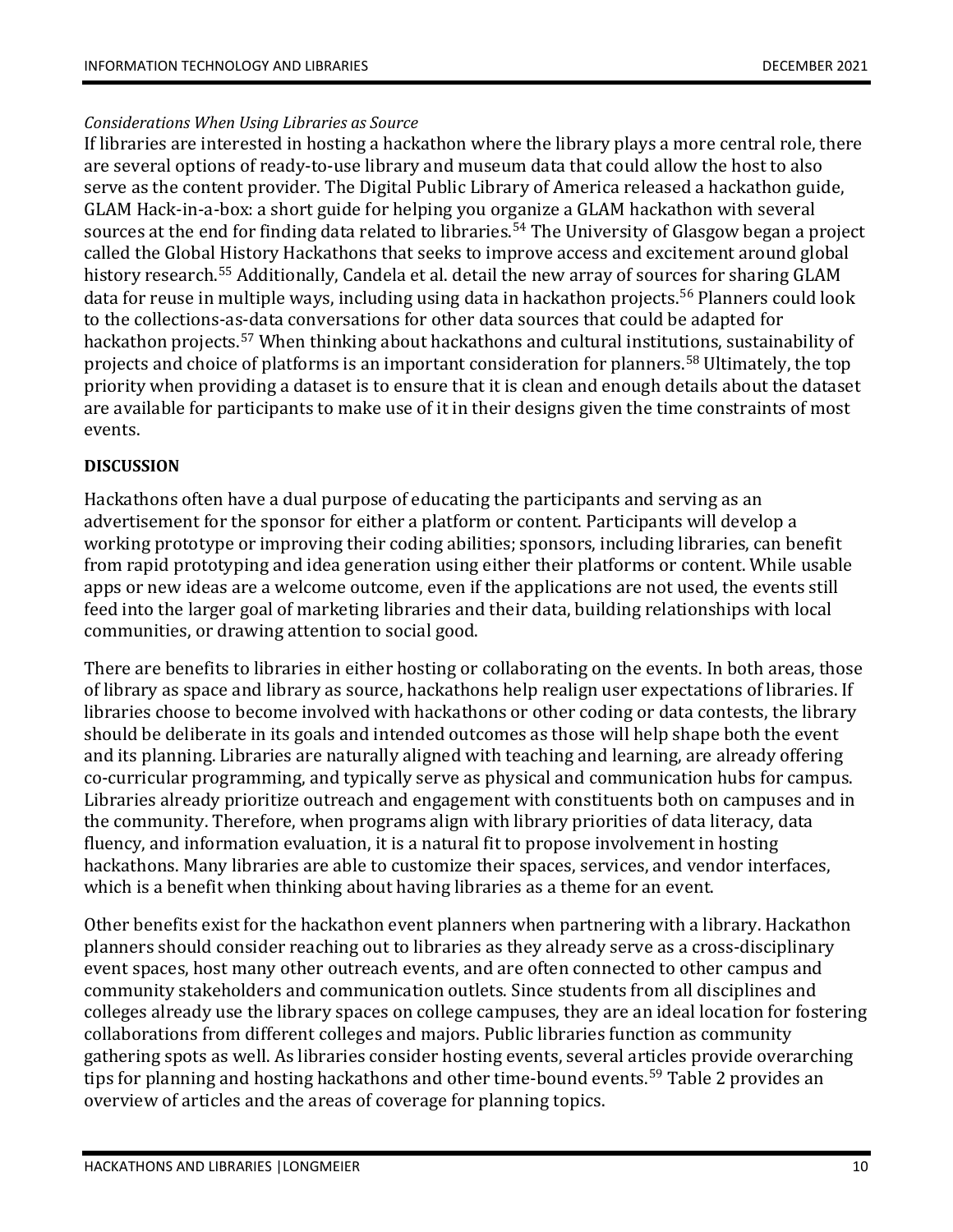| <b>Article author</b>                    | <b>Location</b><br>details | <b>Sample</b><br>agenda +<br>timelines | Power and<br>computing | Mentors/<br>judging | <b>Further</b><br>readings |
|------------------------------------------|----------------------------|----------------------------------------|------------------------|---------------------|----------------------------|
| Carruthers (2014)                        | X                          | X                                      | X                      | X                   |                            |
| Nelson & Kashyap<br>(2014)               | X                          | X                                      | X                      | X                   | X                          |
| Jansen-Dings, Dijk,<br>van Westen (2017) | X                          | X                                      |                        |                     | X                          |
| Bogdanov & Isaac-<br>Mendard (2016)      | X                          | X                                      |                        | X                   |                            |
| Nandi & Mandernach<br>(2016)             | X                          |                                        | X                      | X                   |                            |
| Grant (2017)                             | X                          | X                                      | X                      | X                   | X                          |

**Table 2.** Selected articles for tips on planning hackathon events based on common article theme areas

As library data becomes more open and reusable, hackathons will be a way to highlight data availability, promote its use and reuse, and reach out to the community. The issues present when considering library collections as potential hackathon themes are that libraries will need to ensure the data are cleaned and contain sufficient metadata so that the data are ready to use. Additionally, if there are programming language restrictions for ongoing maintenance by the library after the event, those should be specified when advertising the event. Ultimately, the libraries will likely not control the intellectual property (IP) of the tool or visualization developed, but several libraries have specified the ultimate IP as part of the event details either as open source or co-owned. $\rm ^{60}$  $\rm ^{60}$  $\rm ^{60}$ Often the goal of the event is the promotion of specific materials or building awareness of a collection rather than any biproduct created during the event. However, it is important for the library to be clear about their intent when advertising to participants. The collections-as-data movement will continue to evolve and there will be a multitude of library resources that could be mined for use at hackathons or other similar events.

While libraries provide an ideal location and have access to data that can be used for an event, they can also leverage their wealth of experts. Library staff can serve as judges, mentors, and connectors to the wider campus or community. Events could highlight specific expertise when hackathons focus on particular approaches (data visualization), processes (metadata management or documentation), or codesign of services (physical spaces). Table 3 provides examples of hackathon events from a variety of library contexts.

**Table 3.** Selected hackathon event summaries from various library contexts based on themes and products of the event

| <b>Article</b><br>author | Type of<br>library | Size of<br>event   | <b>Time</b><br>for<br>event | <b>Purpose of</b><br>event                      | Role of the<br>library                      | Output                                            |
|--------------------------|--------------------|--------------------|-----------------------------|-------------------------------------------------|---------------------------------------------|---------------------------------------------------|
| Carruthers<br>(2014)     | Public +<br>city   | 29<br>participants | 1 day                       | Highlight<br>open data<br>from the<br>libraries | Event space,<br>$cofree +$<br>pizza, emcee, | <b>Building</b><br>partnerships<br>with the city, |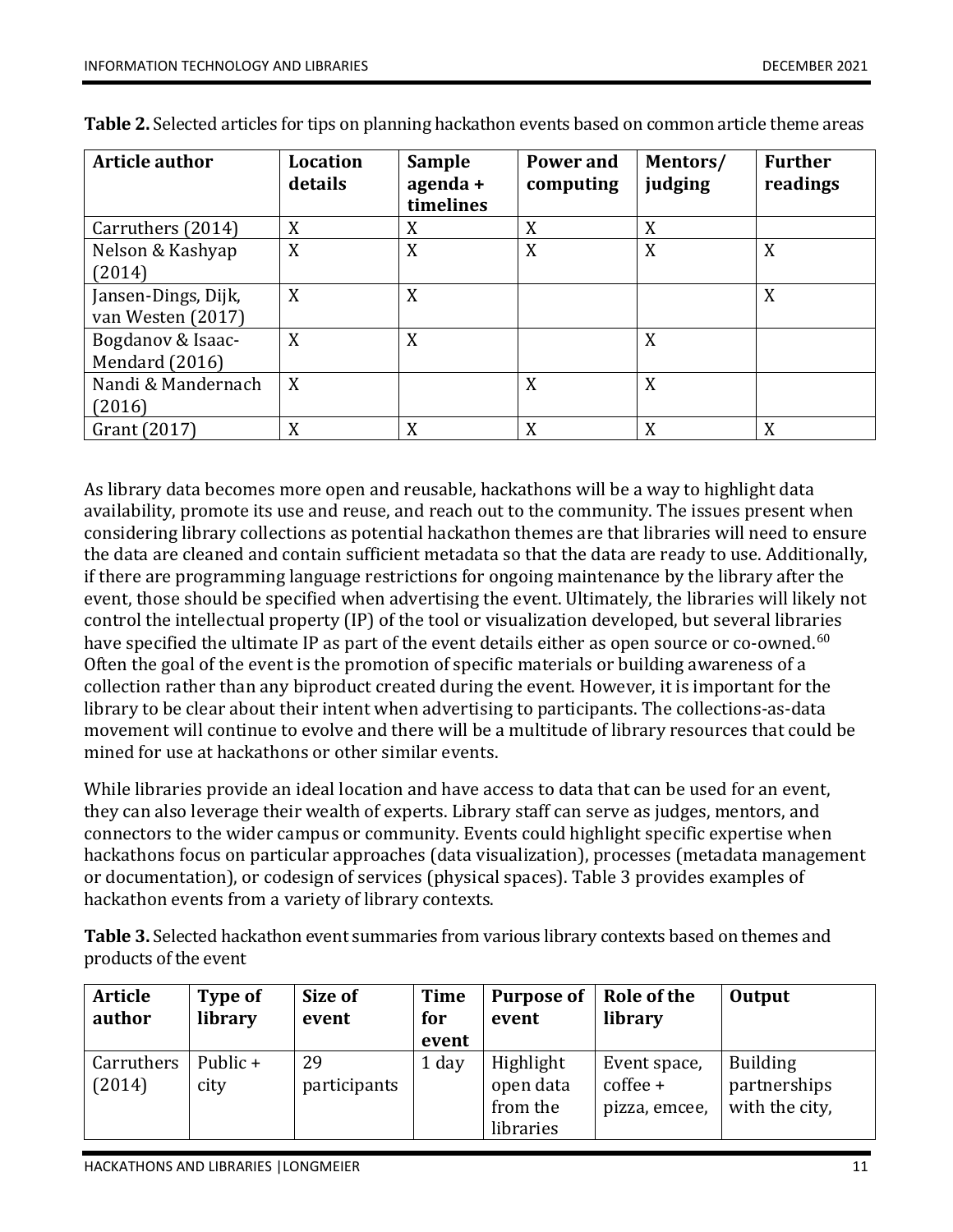|                                    |                      |                             |                                  |                                                                                                            | some prizes,<br>assessment                             | getting dataset<br>requests                                                               |
|------------------------------------|----------------------|-----------------------------|----------------------------------|------------------------------------------------------------------------------------------------------------|--------------------------------------------------------|-------------------------------------------------------------------------------------------|
| Ward,<br>Hahn,<br>Mestre<br>(2015) | Academic             | 6 teams; 25<br>participants | $\overline{2}$<br>weeks          | Develop<br>apps using<br>library data                                                                      | Event<br>sponsor,<br>mentor                            | App<br>development for<br>library using<br>library data                                   |
| Mititelu &<br>Grosu<br>(2016)      | Academic             | 100<br>participants         | 48<br>hours                      | <b>Bring</b><br>together<br>tech<br>students                                                               | Event space                                            | App<br>development for<br>sponsors                                                        |
| Nandi &<br>Manderna<br>ch (2016)   | Academic             | 200<br>participants         | 36<br>hours                      | <b>Bring</b><br>together<br>tech<br>students                                                               | Event space,<br>planning<br>logistics,<br>judges       | Various apps,<br>not library<br>related                                                   |
| <b>Baione</b><br>(2017)            | Private<br>museum    | 100<br>participants         | 2 days                           | Animate,<br>organize,<br>and enable<br>greater<br>access to<br>digitized<br>content<br>from the<br>library | Create<br>challenges,<br>event space,<br>judges        | Open source<br>apps for GLAM<br>institutions                                              |
| Theise<br>(2017)                   | Academic<br>+ public | 100<br>participants         | 2 days<br>$+6$<br>week<br>sprint | Cultural<br>hackathon<br>to highlight<br>library data<br>and<br>resources                                  | Event space,<br>challenges,<br>datasets for<br>hacking | Highlighted data<br>available for use,<br>created apps<br>focused on<br>library materials |
| Almogi et<br>al. (2019)            | Academic             | 23<br>participants          | 5 days                           | Develop<br>linguistic<br>tools for<br><b>Buddhist</b><br>studies                                           | Provided<br>cleaned<br>datasets for<br>manipulation    | Linguistic tools<br>for Buddhist<br>studies                                               |

Hackathons are a great way for libraries to serve as a connector to others on campus or in their communities. If libraries are not interested or able to host an event themselves, library staff can act as mentors or event judges. At smaller schools, library staff can partner with other campus units to plan a hackathon; similarly, smaller public libraries could work with community organizations to host events. At a smaller scale if staffing is a concern or full hackathons are unrealistic, a coding contest or datathon, both of which typically have a shorter duration, might be an option. Edit-a-thons are even easier to host as they require only an introduction to the editing process, ample computer space (or laptop hook-ups), and a small food budget. Some edit-a-thon events happen in a single afternoon.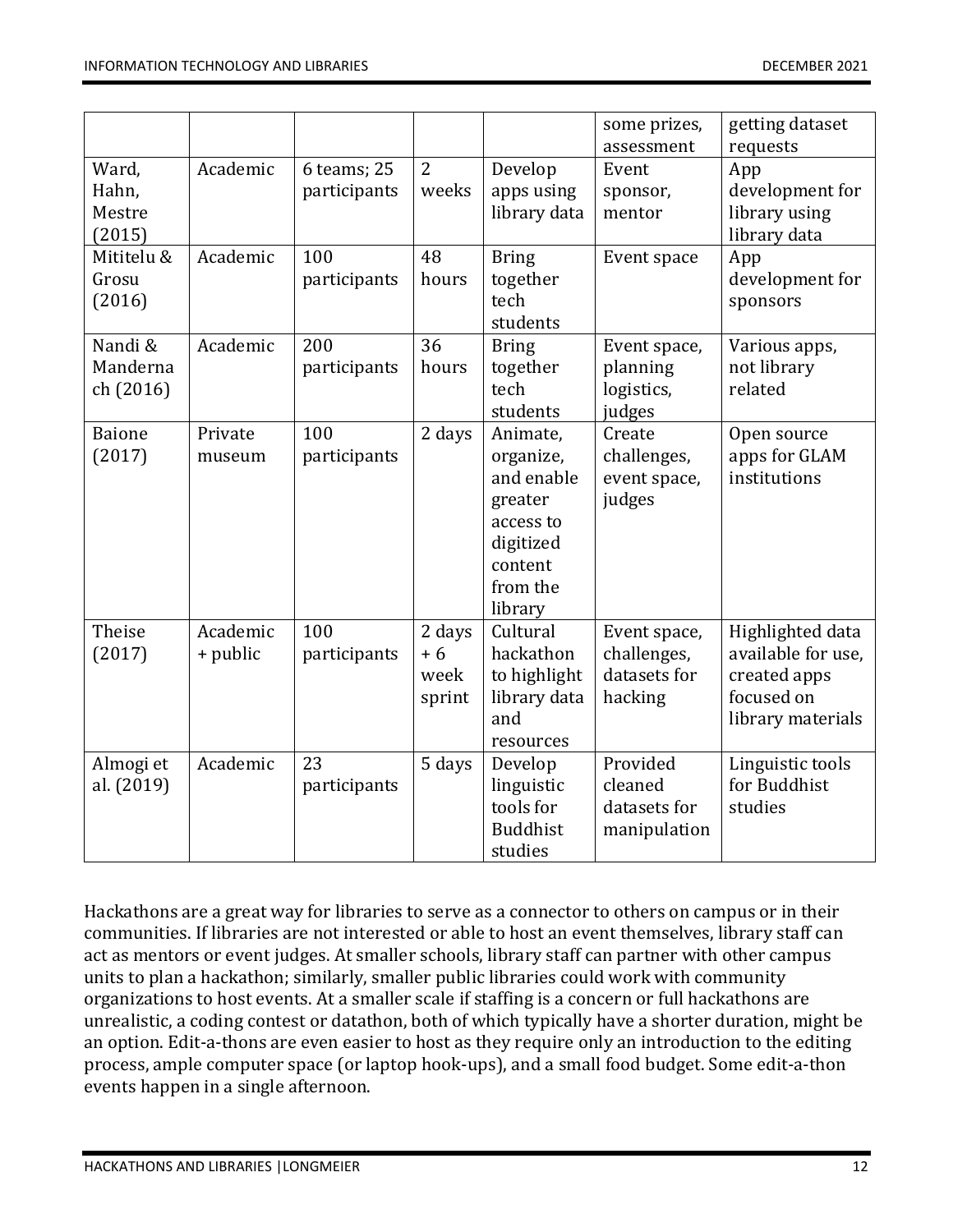One area for iteration around these events relates to timing. While most hackathons last 24–36 hours, some are run over the course of a one- or two-month period where coding happens remotely with a few scheduled check-ins with mentors before judging and presentations. This notion of a remote event may have more appeal for collections-as-data–themed events as experts are more likely to be available for keynotes or mentoring. If the process instead of the product is the focus of the event, then providing a flexible structure may be more appealing to participants. If a library has more limited resources or capacity, stretching the event out over a longer period would allow for sustained interactions. However, libraries should be aware that the longer the event period, the greater the attrition of the participants.

An area for future research includes assessment of library participation in events. A couple of articles highlighted the value the libraries found in the events, but it is unclear whether the participants also gained value from the libraries. [61](#page-19-0) Typically, post-event surveys have focused on the participant experience or the overall event space, rather than whether it affected participants' view of the libraries, which would another area of interest for future research. [62](#page-19-1)

### **CONCLUSION**

In the realm of hackathons and libraries, originally hackathon themes were a way that vendors could highlight new content or improve interfaces. Libraries followed this trend and used events to reach out to constituents, make connections with their communities, and highlight evolving library services. With the growth of flexible spaces, ample technology support and more relaxed food policies, libraries have become ideal event locations. As the collections-as-data movement evolves, there will be more opportunities to develop services related to these data and other library data which would lend themselves easily as themes for hackathons, edit-a-thons, or datathons.

Libraries thinking about hosting events will need to weigh the amount of time and resources they want to invest with the intended goals of hosting an event. Planning is essential whether the library is the event host, a collaborator, or a sponsor of a hackathon. For those libraries that are unable to host a full hackathon, smaller events, such as a datathon or edit-a-thon, are possibilities to provide support without the same time and resource commitment. Given the growing popularity of hackathons and other coding contests, they may be a catch-all for solving several library issues simultaneously: updating the library's image as being more than book-centric, supporting the collections-as-data movement, and a new way of engaging community partners.

### **ACKNOWLEDGEMENTS**

Thank you to Jody Condit Fagan for providing valuable suggestions on a draft of this paper and to the two anonymous reviewers whose feedback improved the quality of this manuscript.

### **ENDNOTES**

- <span id="page-13-0"></span><sup>1</sup> James K. Elmborg, "Libraries as the Spaces Between Us: Recognizing and Valuing the Third Space," *Reference and User Services Quarterly* 50, no. 4 (2011): 338–50.
- <span id="page-13-1"></span><sup>2</sup> "A Brief Open Source Timeline: Roots of the Movement," *Online Searcher* 39, no. 5 (2015): 44–45; Patrick Timony, "Accessibility and the Maker Movement: A Case Study of the Adaptive Technology Program at District of Columbia Public Library," in *Accessibility for Persons with Disabilities and the Inclusive Future of Libraries,* Advances in Librarianship, vol. 40, (Emerald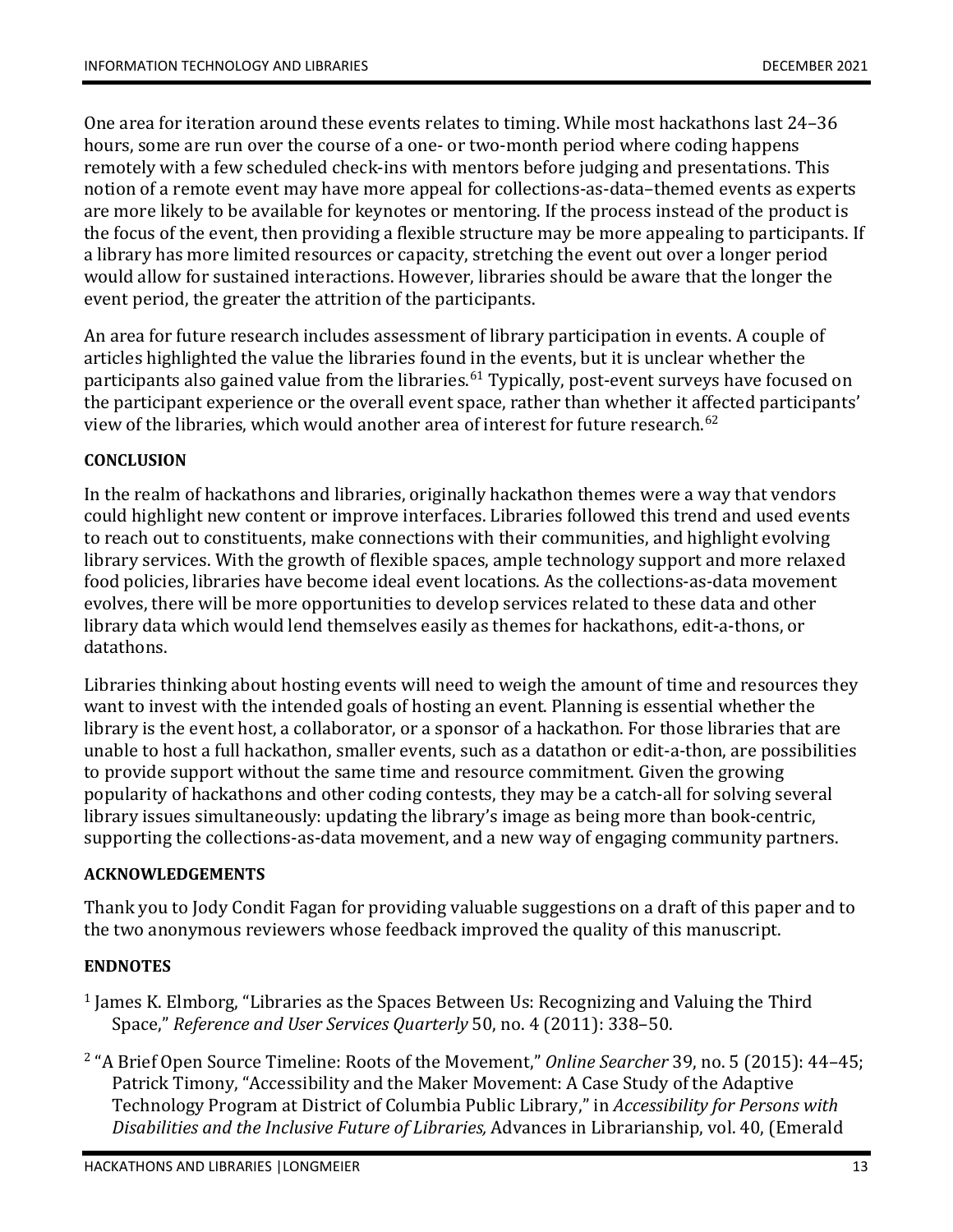Group Publishing Limited, 2015), 51–58; Kurt Schiller, "Elsevier Challenges Library Community," *Information Today* 28, no. 7 (July 2011): 10; Eric Lease Morgan, "WorldCat Hackathon," *Infomotions Mini-Musings* (blog), last modified November 9, 2008, [http://infomotions.com/blog/2008/11/worldcat-hackathon/;](http://infomotions.com/blog/2008/11/worldcat-hackathon/) Margaret Heller, "Creating Quick Solutions and Having Fun: The Joy of Hackathons," *ACRL TechConnect* (blog), last modified July 23, 2012, [http://acrl.ala.org/techconnect/post/creating-quick-solutions-and](http://acrl.ala.org/techconnect/post/creating-quick-solutions-and-having-fun-the-joy-of-hackathons)[having-fun-the-joy-of-hackathons.](http://acrl.ala.org/techconnect/post/creating-quick-solutions-and-having-fun-the-joy-of-hackathons)

- <span id="page-14-0"></span><sup>3</sup> Clemens Neudecker, "Working Together to Improve Text Digitization Techniques: 2nd Succeed Hackathon at the University of Alicante," Impact Centre of Confidence in Digitisation blog, last updated April 22, 2014, [https://www.digitisation.eu/succeed-2nd-hackathon/;](https://www.digitisation.eu/succeed-2nd-hackathon/) Porter Anderson, "Futurebook Hack," *Bookseller* no. 5628 (June 20, 2014): 20–21; Sarah Shaffi, "Inaugural Hack Crowns its Diamond Project," *Bookseller* no. 5628 (June 20, 2014): 18–19.
- <span id="page-14-1"></span><sup>4</sup> Rose Sliger Krause, James Rosenzweig, and Paul Victor Jr. "Out of the Vault: Developing a Wikipedia Edit-a-thon to Enhance Public Programming for University Archives and Special Collections," *Journal of Western Archives* 8, no. 1 (2017): 3; Stanislav Bogdanov and Rachel Isaac-Menard, "Hack the Library: Organizing Aldelphi [sic] University Libraries' First Hackathon," *College and Research Libraries News* 77, no. 4 (2016): 180–83; Matt Enis, "Civic Data Partnerships," *Library Journal* 145, no. 1 (2020): 26–28; Alex Carruthers, "Open Data Day Hackathon 2014 at Edmonton Public Library," *Partnership: The Canadian Journal of Library & Information Practice & Research* 9 no. 2 (2014): 1–13, [https://doi.org/10.21083/partnership.v9i2.3121;](https://doi.org/10.21083/partnership.v9i2.3121) Sarah Shujah, "Organizing and Embedding a Library Hackfest into a 1st Year Course," *Information Outlook* 18, no. 5 (2014): 32–48; Lindsay Anderberg, Matthew Frenkel, and Mikolaj Wilk, "Project Shhh! A Library Design Contest for Engineering Students," in *American Society for Engineering Education 2018 Annual Conference Proceedings* (2018): Paper ID 21058, [https://cms.jee.org/30900.](https://cms.jee.org/30900)
- <span id="page-14-2"></span><sup>5</sup> Michelle Demeter et al., "Send in the Crowds: Planning and Benefiting from Large-Scale Academic Library Events," *Marketing Libraries Journal* 2 no. 1 (2018): 86–95, [https://bearworks.missouristate.edu/cgi/viewcontent.cgi?article=1089&context=articles-lib.](https://bearworks.missouristate.edu/cgi/viewcontent.cgi?article=1089&context=articles-lib)
- <span id="page-14-3"></span> $6$  Jamie Lausch Vander Broek and Emily Puckett Rodgers, "Better Together: Responsive Community Programming at the UM Library," *Journal of Library Administration* 55, no. 2 (2015): 131–41; Arnab Nandi and Meris Mandernach, "Hackathons as an Informal Learning Platform," in *SIGCSE 2016 – Proceedings of the 47th ACM Technical Symposium on Computing Science Education* (February 2016): 346–51, [https://doi.org/10.1145/2839509.2844590;](https://doi.org/10.1145/2839509.2844590) Lindsay Anderberg, Matthew Frenkel, and Mikolaj Wilk, "Hack Your Library: Engage Students in Information Literacy Through a Technology-themed Competition," in *American Society for Engineering Education 2019 Annual Conference Proceedings*, (2019): Paper ID 26221, [https://peer.asee.org/32883;](https://peer.asee.org/32883) Anna Grant, *Hackathons: a Practical Guide, Insights from the Future Libraries Project Forge Hackathon* (CarnegieUK Trust, 2017), [https://www.carnegieuktrust.org.uk/publications/hackathons-practical-guide/;](https://www.carnegieuktrust.org.uk/publications/hackathons-practical-guide/) Carruthers, "Open Data Day Hackathon 2014 at Edmonton Public Library"; Chad Nelson and Nabil Kashyap, *GLAM Hack-in-a-Box: A Short Guide for Helping You Organize a GLAM Hackathon*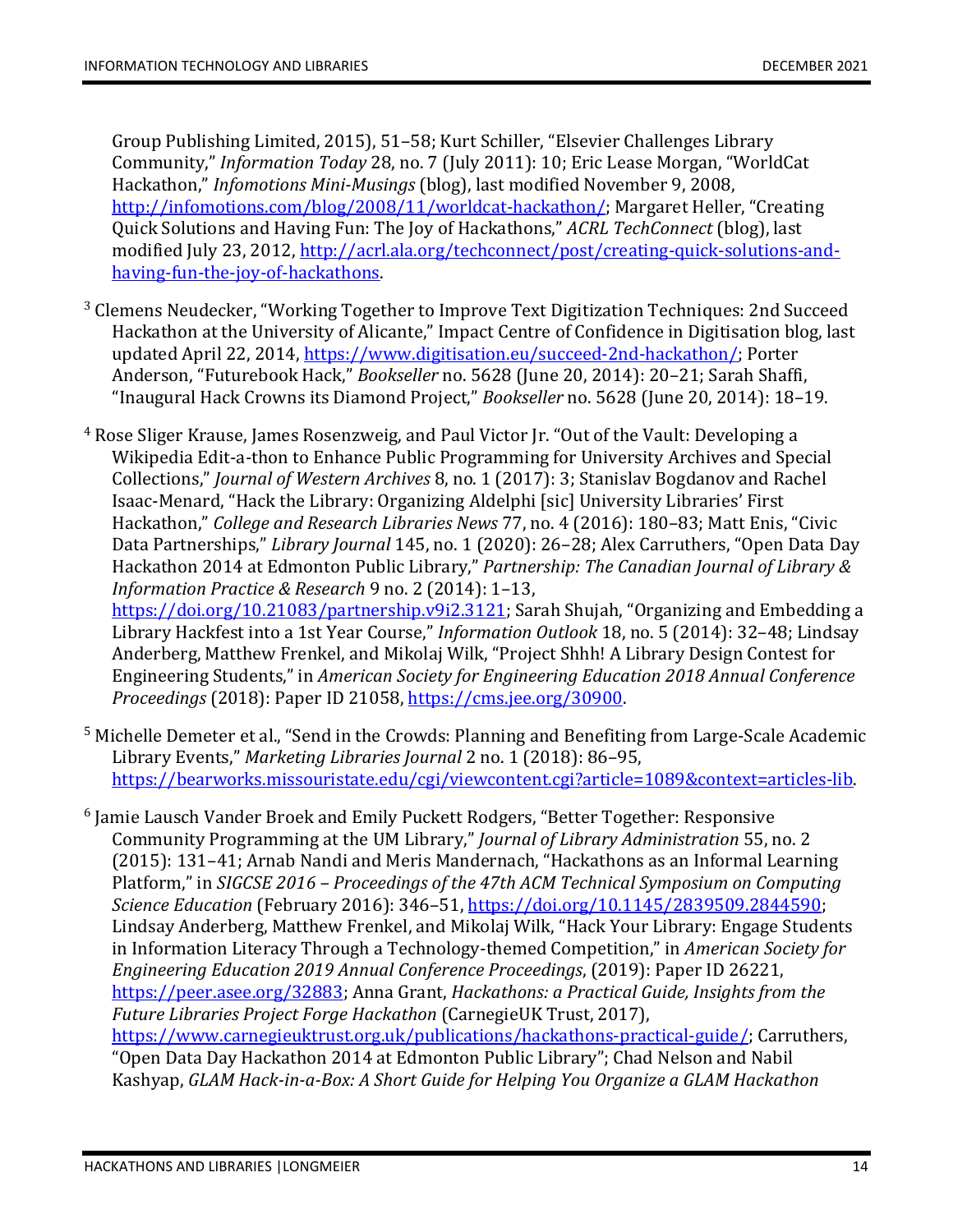(Digital Public Library of America, Summer 2014), [http://dpla.wpengine.com/wp](http://dpla.wpengine.com/wp-content/uploads/2018/01/DPLA_HackathonGuide_ForCommunityReps_9-4-14-1.pdf)[content/uploads/2018/01/DPLA\\_HackathonGuide\\_ForCommunityReps\\_9-4-14-1.pdf.](http://dpla.wpengine.com/wp-content/uploads/2018/01/DPLA_HackathonGuide_ForCommunityReps_9-4-14-1.pdf)

- <span id="page-15-0"></span><sup>7</sup> David Ward, James Hahn, and Lori Mestre, "Adventure Code Camp: Library Mobile Design in the Backcountry," *Information Technology and Libraries* 33, no. 3 (2014): 45–52; David Ward, James Hahn, and Lori Mestre, "Designing Mobile Technology to Enhance Library Space Use: Findings from an Undergraduate Student Competition," *Journal of Learning Spaces* 4, no. 1 (2015): 30–40.
- <span id="page-15-1"></span><sup>8</sup> Ann Marie L. Davis, "Current Trends and Goals in the Development of Makerspaces at New England College and Research Libraries," *Information Technology and Libraries* 37, no. 2 (2018): 94–117, [https://doi.org/10.6017/ital.v37i2.9825;](https://doi.org/10.6017/ital.v37i2.9825) Mark Bieraugel and Stern Neill, "Ascending Bloom's Pyramid: Fostering Student Creativity and Innovation in Academic Library Spaces," *College & Research Libraries* 78, no. 1 (2017): 35–52; Elyssa Kroski, *The Makerspace Librarian's Sourcebook* (Chicago: ALA Editions, 2017); Angela Pashia, "Empty Bowls in the Library: Makerspaces Meet Service," *College & Research Libraries News* 76 no. 2 (2015): 79–82; H. Michele Moorefield-Lang, "Makers in the Library: Case Studies of 3D Printers and Maker Spaces in Library Settings," *Library Hi Tech* 32, no. 4 (2014): 583–93; Adetoun A. Oyelude, "Virtual Reality (VR) and Augmented Reality (AR) in Libraries and Museums," *Library Hi Tech News* 35, no. 5 (2018) 1–4.
- <span id="page-15-2"></span><sup>9</sup> Krause, Rosenzweig, and Victor Jr., "Out of the Vault"; Ed Yong, "Edit-a-thon Gets Women Scientists into Wikipedia," *Nature News* (October 22, 2012), [https://doi.org/10.1038/nature.2012.11636;](https://doi.org/10.1038/nature.2012.11636) Angela L. Pratesi et al., "Rod Library Art+Feminism Wikipedia Edit-a-thon," *Community Engagement Celebration Day* (2018): 10, [https://scholarworks.uni.edu/communityday/2018/all/10;](https://scholarworks.uni.edu/communityday/2018/all/10) Maitrayee Ghosh, "Hack the Library! a First Timer's Look at the 29th Computers in Libraries Conference in Washington, DC," *Library Hi Tech News* 31, no. 5 (2014): 1–4, [https://doi.org/10.1108/LHTN-05-2014-](https://doi.org/10.1108/LHTN-05-2014-0031) [0031.](https://doi.org/10.1108/LHTN-05-2014-0031)
- <span id="page-15-3"></span> $10$  Carruthers, "Open Data Day Hackathon 2014 at Edmonton Public Library"; Bob Warburton, "Civic Center," *Library Journal* 141, no. 15 (2016): 38.
- <span id="page-15-4"></span><sup>11</sup> Matt Burton et al.*, Shifting to Data Savvy: The Future of Data Science in Libraries* (project report, University of Pittsburgh, Pittsburgh, PA, 2018): 1–24, [https://d-scholarship.pitt.edu/33891/.](https://d-scholarship.pitt.edu/33891/)
- <span id="page-15-5"></span><sup>12</sup> Vander Broek and Rodgers, "Better Together"; Nandi and Mandernach, "Hackathons as an Informal Learning Platform"; Robin Camille Davis, "Hackathons for Libraries and Librarians," *Behavioral & Social Sciences Librarian* 35, no. 2 (2016): 87–91; Bogdanov and Isaac-Menard, "Hack the Library"; Ward, Hahn, and Mestre, "Adventure Code Camp"; Ward, Hahn, and Mestre, "Designing Mobile Technology to Enhance Library Space Use"; Demeter et al., "Send in the Crowds"; Carruthers, "Open Data Day Hackathon 2014 at Edmonton Public Library."
- <span id="page-15-6"></span><sup>13</sup> Vander Broek and Rodgers, "Better Together."
- <span id="page-15-7"></span><sup>14</sup> Demeter et al., "Send in the Crowds."
- <span id="page-15-8"></span><sup>15</sup> Nandi and Mandernach, "Hackathons as an Informal Learning Platform."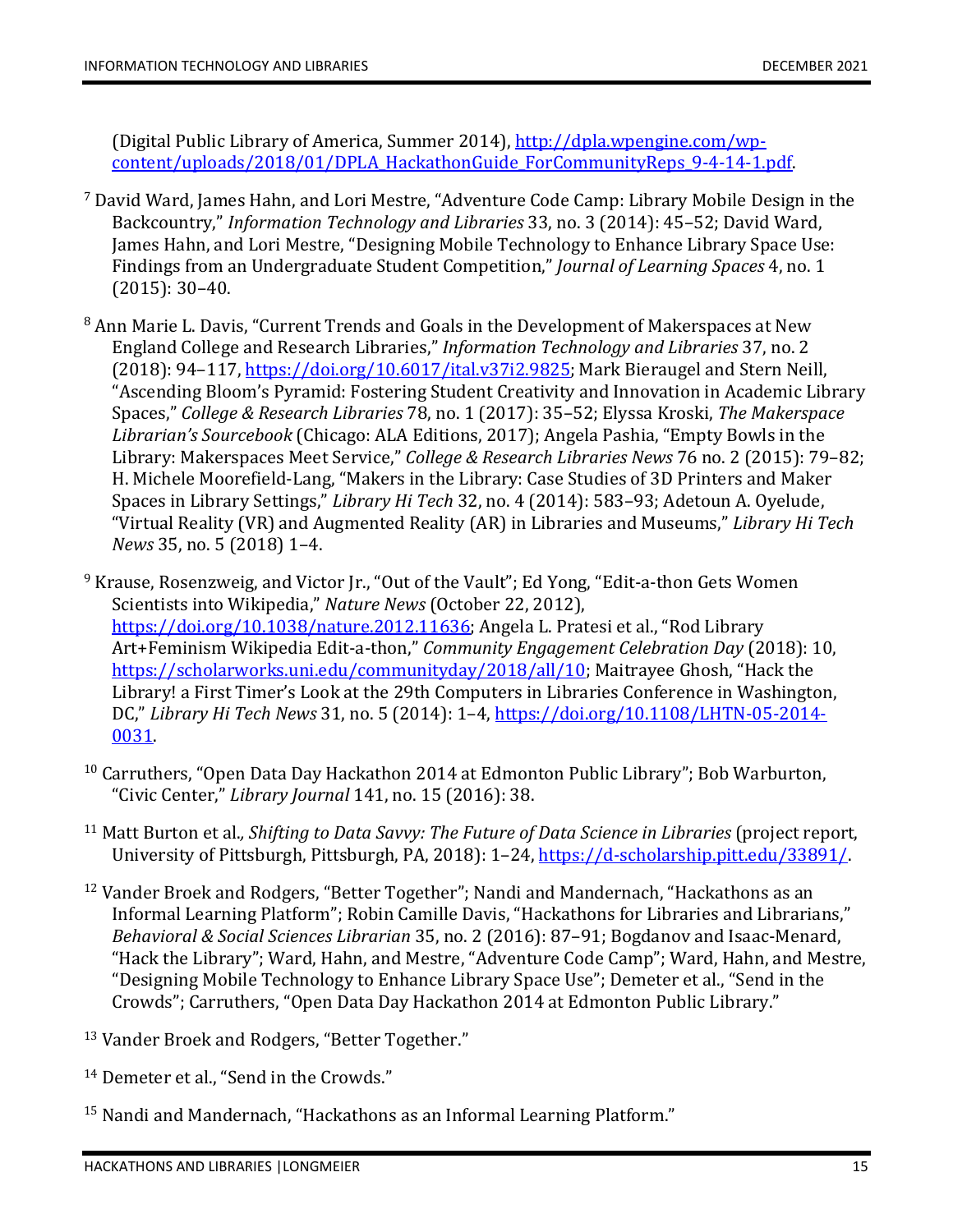- <span id="page-16-0"></span><sup>16</sup> Eduard Mititelu and Vlad-Alexandru Grosu, "Hackathon Event at the University Politehnica of Bucharest," *International Journal of Information Security & Cybercrime* 6, no. 1 (2017): 97–98; Orna Almogi et al., "A Hackathon for Classical Tibetan*," Journal of Data Mining and Digital Humanities,* Episciences.org, Special Issue on Computer-Aided Processing of Intertextuality in Ancient Languages, hal-01371751v3 (2019): 1-10, [https://jdmdh.episciences.org/5058/pdf.](https://jdmdh.episciences.org/5058/pdf)
- <span id="page-16-1"></span><sup>17</sup> Davis, "Hackathons for Libraries and Librarians."
- <span id="page-16-2"></span><sup>18</sup> Ghosh, "Hack the Library!"
- <span id="page-16-3"></span><sup>19</sup> Timony, "Accessibility and the Maker Movement"; Ward, Hahn, and Mestre, "Adventure Code Camp."
- <span id="page-16-4"></span><sup>20</sup> Gérald Estadieu and Carlos Sena Caires, "Hacking: Toward a Creative Methodology for Cultural Institutions," (presented at the VIII Lisbon Summer School for the Study of Culture "Cuber+Cipher+Culture", September 2017); Andrea Valdez, "The Vatican Hosts a Hackathon," *Wired Magazine*, last updated March 7, 2018, [https://www.wired.com/story/vatican](https://www.wired.com/story/vatican-hackathon-2018/)[hackathon-2018/;](https://www.wired.com/story/vatican-hackathon-2018/) Leonardo Moura de Araujo, "Hacking Cultural Heritage: The Hackathon as a Method for Heritage Interpretation," (PhD diss., University of Bremen, 2018): 181–231, 235– 38.
- <span id="page-16-5"></span><sup>21</sup> Thomas Finley, "Innovation Lab: A Conference Highlight," *Texas Library Journal* 94, no. 2 (Summer 2018): 61–62.
- <span id="page-16-6"></span><sup>22</sup> Grant, *Hackathons: A Practical Guide.*
- <span id="page-16-7"></span><sup>23</sup> Warburton, "Civic Center."
- <span id="page-16-8"></span><sup>24</sup> Warburton, "Civic Center."
- <span id="page-16-9"></span><sup>25</sup> Aude Charillon and Luke Burton, "Engaging Citizens with Data the Belongs to Them," *CILIP Update Magazine* (November 2016).
- <span id="page-16-10"></span><sup>26</sup> Enis, "Civic Data Partnerships."
- <span id="page-16-11"></span><sup>27</sup> Carruthers, "Open Data Day Hackathon 2014 at Edmonton Public Library."
- <span id="page-16-12"></span><sup>28</sup> Kevin McArthur, Herb Lainchbury, and Donna Horn, "Open Data Hackathon How To Guide v. 1.0," October 2012, [https://docs.google.com/document/d/1fBuisDTIiBAz9u2tr7sgv6GdDLOV\\_aHbafjqHXSkNB0/e](https://docs.google.com/document/d/1fBuisDTIiBAz9u2tr7sgv6GdDLOV_aHbafjqHXSkNB0/edit?pli=1) [dit?pli=1;](https://docs.google.com/document/d/1fBuisDTIiBAz9u2tr7sgv6GdDLOV_aHbafjqHXSkNB0/edit?pli=1) David Eaves, "Open Data Day 2013 in Vancouver," eaves.ca (blog), March 11, 2013, [https://eaves.ca/2013/03/11/open-data-day-2013-in-vancouver/.](https://eaves.ca/2013/03/11/open-data-day-2013-in-vancouver/)
- <span id="page-16-13"></span><sup>29</sup> Bogdanov and Isaac-Menard, "Hack the Library."
- <span id="page-16-14"></span><sup>30</sup> Shujah, "Organizing and Embedding a Library Hackfest into a 1st Year Course."
- <span id="page-16-15"></span><sup>31</sup> Nancy Shin, Kathryn Vela, and Kelly Evans, "The Research Role of the Librarian at a Community Health Hackathon—A Technical Report," *Journal of Medical Systems* 44 (2020): 36.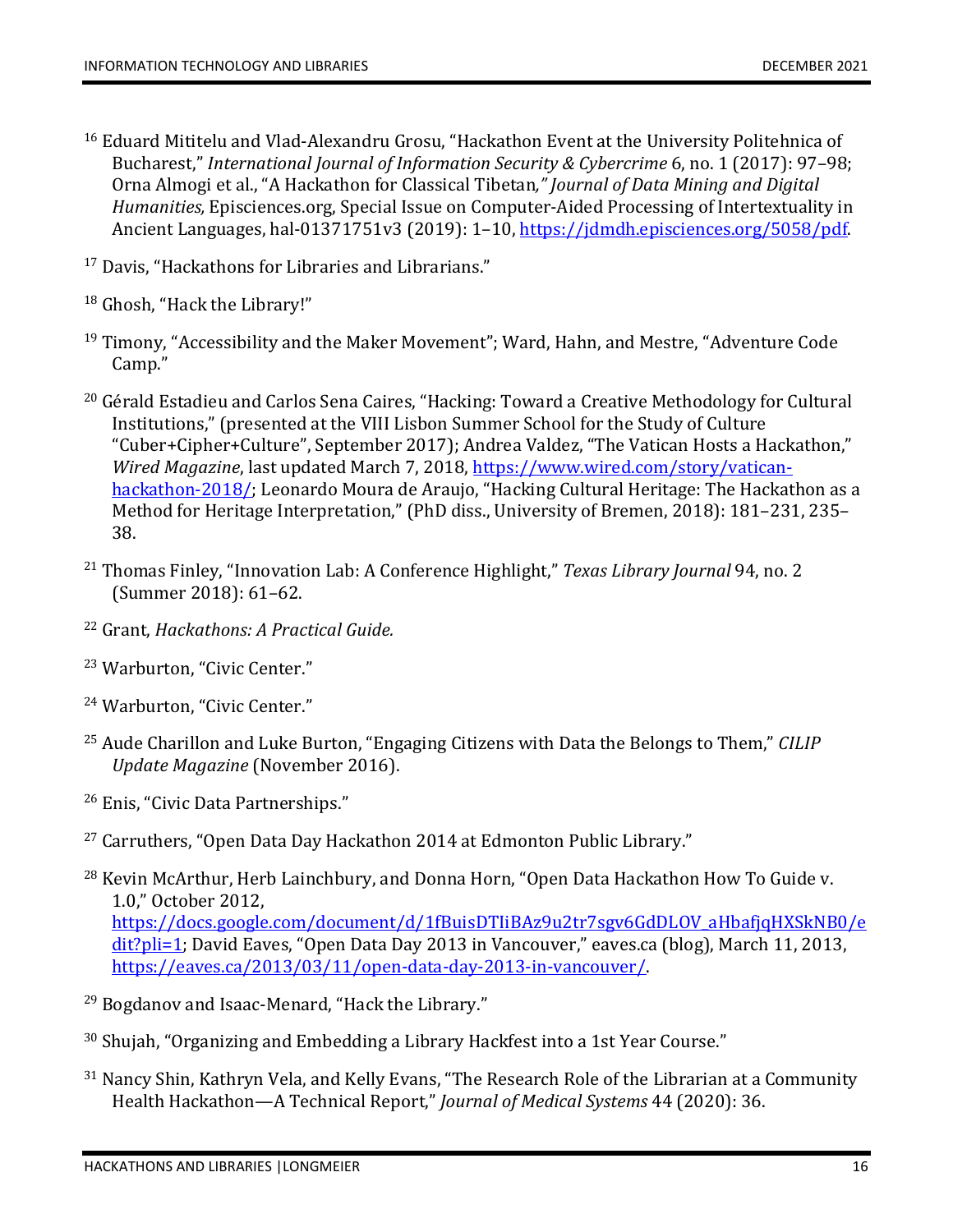- <span id="page-17-0"></span><sup>32</sup> Geri Diorio, "Programming by the Book," *Voices of Youth Advocates* 35, no. 4, (2012): 326–327.
- <span id="page-17-1"></span><sup>33</sup> Lauren Barack and Matt Enis, "Where Teens Teach," *School Library Journal* (April 2016): 30.
- <span id="page-17-2"></span><sup>34</sup> Nelson and Kashyap, *GLAM Hack-in-a-Box*.
- <span id="page-17-3"></span><sup>35</sup> Lindsay Anderberg, Matthew Frenkel, and Mikolaj Wilk, "Hack Your Library: A Library Competition Toolkit," June 6, 2019, [https://wp.nyu.edu/hackyourlibrary/;](https://wp.nyu.edu/hackyourlibrary/) Anderberg, Frenkel, and Wilk, "Hack Your Library: Engage Students in Information Literacy Through a Technologythemed Competition."
- <span id="page-17-4"></span><sup>36</sup> Anna Grant, *Engage. Respond. Innovate. The Value of Hackathons in Public Libraries* (CarnegieUK Trust, 2020), [https://www.carnegieuktrust.org.uk/publications/engage-respond-innovate](https://www.carnegieuktrust.org.uk/publications/engage-respond-innovate-the-value-of-hackathons-in-public-libraries/)[the-value-of-hackathons-in-public-libraries/.](https://www.carnegieuktrust.org.uk/publications/engage-respond-innovate-the-value-of-hackathons-in-public-libraries/)
- <span id="page-17-5"></span><sup>37</sup> Bogdanov and Isaac-Menard. "Hack the Library."
- <span id="page-17-6"></span><sup>38</sup> Ward, Hahn, and Mestre, "Adventure Code Camp."
- <span id="page-17-7"></span><sup>39</sup> Ward, Hahn, and Mestre, "Designing Mobile Technology to Enhance Library Space Use."
- <span id="page-17-8"></span><sup>40</sup> Anderberg, Frenkel, and Wilk, "Project Shhh!"
- <span id="page-17-9"></span><sup>41</sup> Anderberg, Frenkel, and Wilk, "Hack Your Library: Engage Students in Information Literacy Through a Technology-themed Competition."
- <span id="page-17-10"></span><sup>42</sup> Bethany McGowan, "The Role of the University Library in Creating Inclusive Healthcare Hackathons: a Case Study with Design-thinking Processes," *International Federation of Library Associations and Institutions* 45, no. 3 (2019): 246–53, [https://doi.org/10.1177/0340035219854214.](https://doi.org/10.1177%2F0340035219854214)
- <span id="page-17-11"></span><sup>43</sup> Marco Büchler et al., "Digital Humanities Hackathon on Text Re-use 'Don't Leave Your Data Problems at Home!'" Electronic Text Reuse Acquisition Project, event held July 27–31, 2015, [http://www.etrap.eu/tutorials/2015-goettingen/;](http://www.etrap.eu/tutorials/2015-goettingen/) Helsinki Centre for Digital Humanities, "Helsinki Digital Humanities Hackathon 2017 #DHH17," event held May 15–19, 2017, [https://www.helsinki.fi/en/helsinki-centre-for-digital-humanities/dhh-hackathon/helsinki](https://www.helsinki.fi/en/helsinki-centre-for-digital-humanities/dhh-hackathon/helsinki-digital-humanities-hackathon-2017-dhh17)[digital-humanities-hackathon-2017-dhh17.](https://www.helsinki.fi/en/helsinki-centre-for-digital-humanities/dhh-hackathon/helsinki-digital-humanities-hackathon-2017-dhh17)
- <span id="page-17-12"></span><sup>44</sup> Antje Theise, "Open Cultural Data Hackathon Coding Da Vinci–Bring the Digital Commons to Life," in *IFLA WLIC 2017 Wroclaw Poland,* session 231—Rare Books and Special Collections (2017), [http://library.ifla.org/id/eprint/1785.](http://library.ifla.org/id/eprint/1785)
- <span id="page-17-13"></span><sup>45</sup> Almogi et al., "A Hackathon for Classical Tibetan.*"*
- <span id="page-17-14"></span><sup>46</sup> Samantha Fritz et al., "Fostering Community Engagement through Datathon Events: The Archives Unleased Experience," *Digital Humanities Quarterly* 15, no. 1 (2021): 1–13, [http://digitalhumanities.org/dhq/vol/15/1/000536/000536.html.](http://digitalhumanities.org/dhq/vol/15/1/000536/000536.html)
- <span id="page-17-15"></span><sup>47</sup> Tom Baione, "Hackathon & 21st-Century Challenges." *Library Journal* 142, no. 2 (2017): 14–17.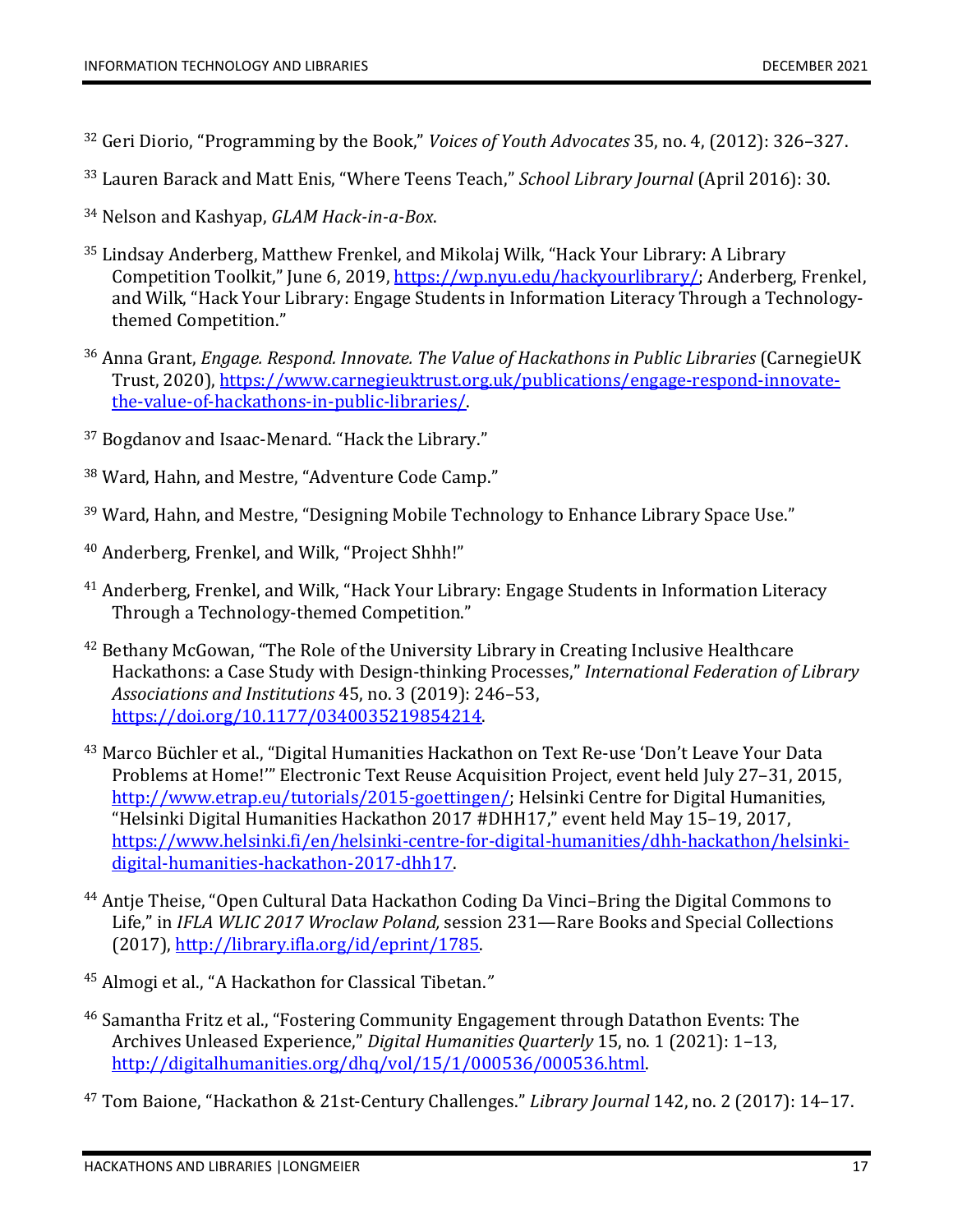- <span id="page-18-0"></span><sup>48</sup> American Museum of Natural History, "Hack the Stacks," [https://www.amnh.org/learn](https://www.amnh.org/learn-teach/adults/hackathon/hack-the-stacks)[teach/adults/hackathon/hack-the-stacks,](https://www.amnh.org/learn-teach/adults/hackathon/hack-the-stacks) [https://github.com/amnh/HackTheStacks/wiki,](https://github.com/amnh/HackTheStacks/wiki) [https://github.com/HacktheStacks.](https://github.com/HacktheStacks)
- <span id="page-18-1"></span><sup>49</sup> Andrea Valdez. "Inside the Vatican's First-Ever Hackathon: This is the Holy See of the 21<sup>st</sup> Century," *Wired Magazine,* March 12, 2018, [https://www.wired.com/story/inside-vhacks](https://www.wired.com/story/inside-vhacks-first-ever-vatican-hackathon/)[first-ever-vatican-hackathon/.](https://www.wired.com/story/inside-vhacks-first-ever-vatican-hackathon/)
- <span id="page-18-2"></span><sup>50</sup> Museomix, "Concept," accessed March, 29, 2021, [https://www.museomix.org/en/concept/.](https://www.museomix.org/en/concept/)
- <span id="page-18-3"></span><sup>51</sup> Kristi Bergland, Kalan Knudson Davis, and Stacie Traill, "CatDoc HackDoc: Tools and Processes for Managing Documentation Lifecycle, Workflows, and Accessibility," *Cataloging and Classification Quarterly* 57, no. 7–8 (2019): 463–95.
- <span id="page-18-4"></span><sup>52</sup> Islandora Collaboration Group, "Templates: How to Run a Hack/Doc," last modified December 5, 2017, [https://github.com/Islandora-Collaboration-](https://github.com/Islandora-Collaboration-Group/icg_information/tree/master/templates_how_to_run_a_hack_doc)[Group/icg\\_information/tree/master/templates\\_how\\_to\\_run\\_a\\_hack\\_doc.](https://github.com/Islandora-Collaboration-Group/icg_information/tree/master/templates_how_to_run_a_hack_doc)
- <span id="page-18-5"></span><sup>53</sup> Gordon Dunsire, "Toward an Internationalization of RDA Management and Development," *Italian Journal of Library and Information Science* 7, no. 2 (May 2016): 308–31. <http://dx.doi.org/10.4403/jlis.it-11708>
- <span id="page-18-6"></span><sup>54</sup> Nelson and Kashyap, *GLAM Hack-in-a-Box*.
- <span id="page-18-7"></span><sup>55</sup> Hannah-Louise Clark, "Global History Hackathons Information," accessed April 19, 2021, [https://www.gla.ac.uk/schools/socialpolitical/research/economicsocialhistory/projects/glob](https://www.gla.ac.uk/schools/socialpolitical/research/economicsocialhistory/projects/global%20historyhackathons/history%20hackathons/) [al%20historyhackathons/history%20hackathons/.](https://www.gla.ac.uk/schools/socialpolitical/research/economicsocialhistory/projects/global%20historyhackathons/history%20hackathons/)
- <span id="page-18-8"></span><sup>56</sup> Gustavo Candela et al., "Reusing Digital Collections from GLAM Institutions," *Journal of Information Science* (August 2020): 1–10[, https://doi.org/10.1177/0165551520950246.](https://doi.org/10.1177%2F0165551520950246)
- <span id="page-18-9"></span><sup>57</sup> Thomas Padilla, "On a Collections as Data Imperative," UC Santa Barbara, 2017, [https://escholarship.org/uc/item/9881c8sv;](https://escholarship.org/uc/item/9881c8sv) Rachel Wittmann et al., "From Digital Library to Open Datasets," *Information Technology and Libraries* 38, no. 4 (2019): 49–61, [https://doi.org/10.6017/ital.v38i4.11101;](https://doi.org/10.6017/ital.v38i4.11101) Sandra Tuppen, Stephen Rose, and Loukia Drosopoulou, "Library Catalogue Records as a Research Resource: Introducing 'a Big Data History of Music,'" *Fontes Artis Musicae* 63, no. 2 (2016): 67–88.
- <span id="page-18-10"></span><sup>58</sup> Moura de Araujo, "Hacking Cultural Heritage."
- <span id="page-18-11"></span><sup>59</sup> Grant, *Hackathons: A Practical Guide;* Grant, *Engage. Respond. Innovate.*; Joshua Tauberer, "Hackathon Guide," accessed March 26, 2021, [https://hackathon.guide/;](https://hackathon.guide/) Alexander Nolte et al., "How to Organize a Hackathon—A Planning Kit," arXiv preprint arXiv:2008.08025 (2020), [https://arxiv.org/abs/2008.08025v2;](https://arxiv.org/abs/2008.08025v2) Ivonne Jansen-Dings, Dick van Dijk, and Robin van Westen, *Hacking Culture: a How-to Guide for Hackathons in the Cultural Sector*, Waag Society, (2017): 1–41. [https://waag.org/sites/waag/files/media/publicaties/es-hacking-culture](https://waag.org/sites/waag/files/media/publicaties/es-hacking-culture-single-pages-print.pdf)[single-pages-print.pdf.](https://waag.org/sites/waag/files/media/publicaties/es-hacking-culture-single-pages-print.pdf)
- <span id="page-18-12"></span> $60$  Ward, Hahn, and Mestre, "Designing Mobile Technology to Enhance Library Space Use."